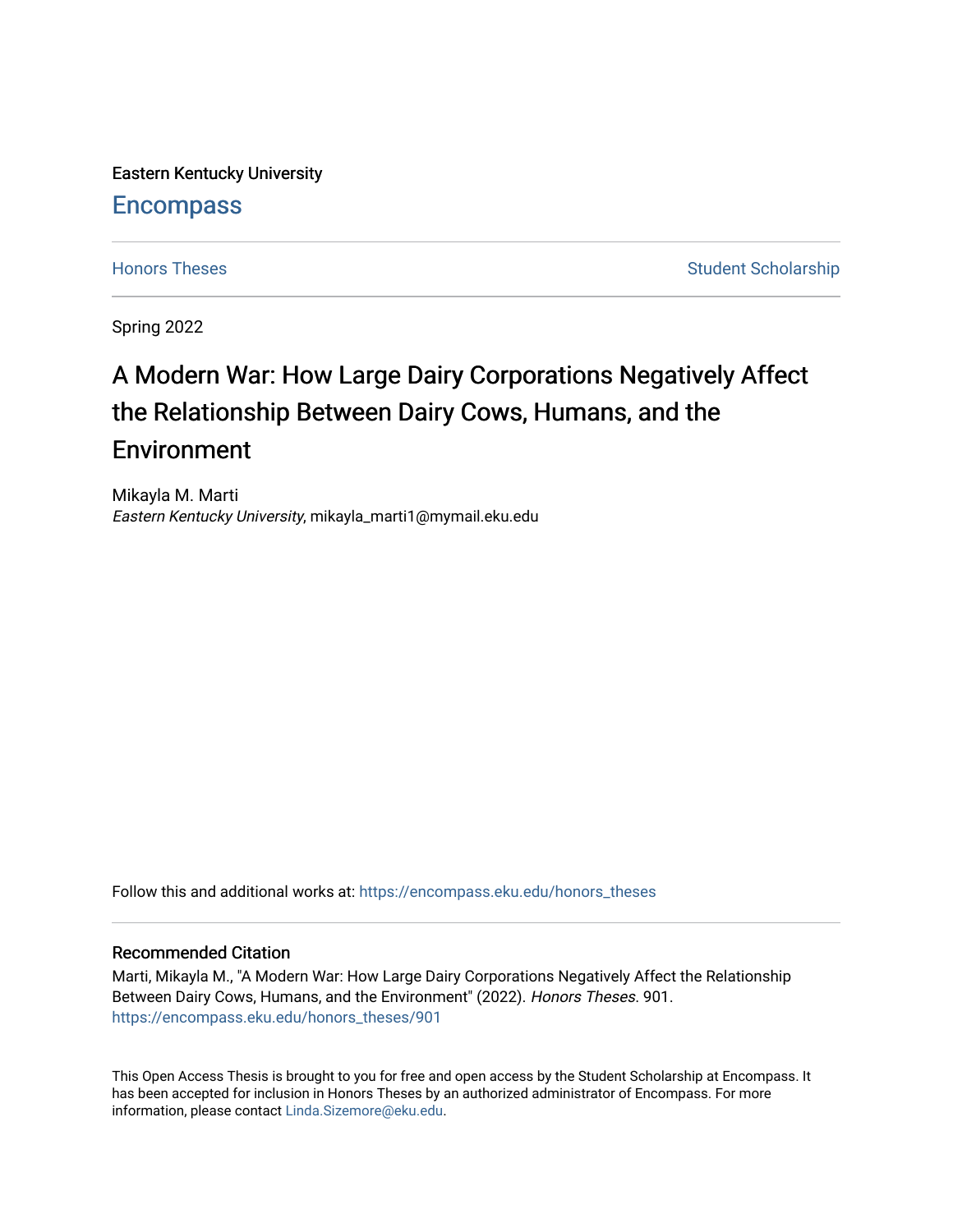Eastern Kentucky University

A Modern War: How Large Dairy Corporations Negatively Affect the Relationship Between Dairy Cows, Humans, and the Environment

Honors Thesis

**Submitted** 

In Partial Fulfillment

of the

Requirements of HON 420

Spring 2022

By

Mikayla Marti

Mentor

Dr. Erin Eliassen

Department of Applied Human Sciences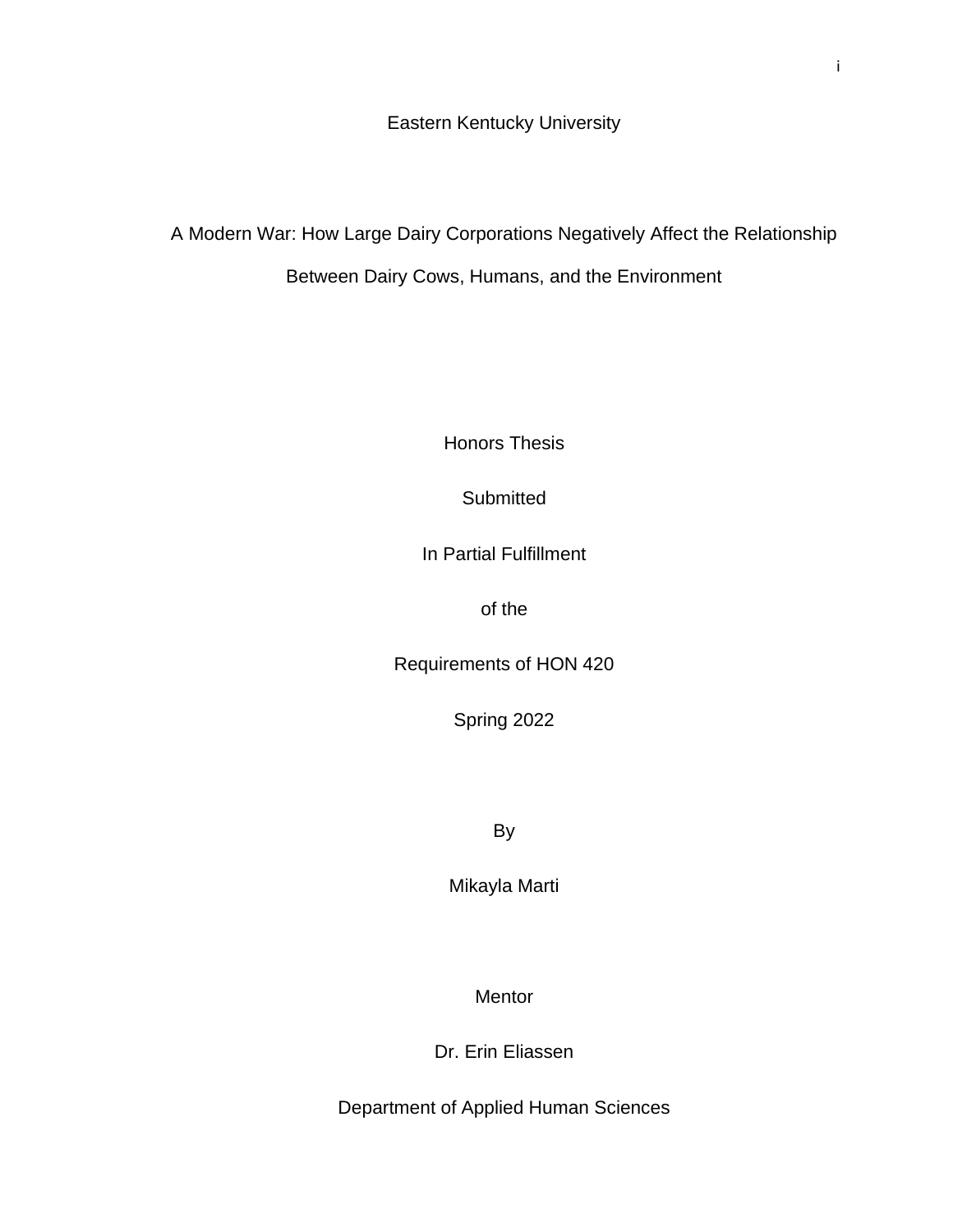# A Modern War: How Large Dairy Corporations Negatively Affect the Relationship Between Dairy Cows, Humans, and the Environment

Mikayla Marti

Dr. Erin Eliassen

I created a short romantic story to represent the mostly negative relationship between humans, dairy cows, and the environment. The research was conducted relating to dairy consumption's effect on human health, the effect of large dairy corporations on cows' health and well-being, and the effect of dairy production on the environment. The desired evidence through scientific findings was minimal to nonexistent due to the political nature of the dairy industry. This is represented best in the war setting of the short story as war is highly politicized and rarely unanimously agreed upon as either good or bad. My argument started much stronger than it ended for this reason and helped shape the plot of the story.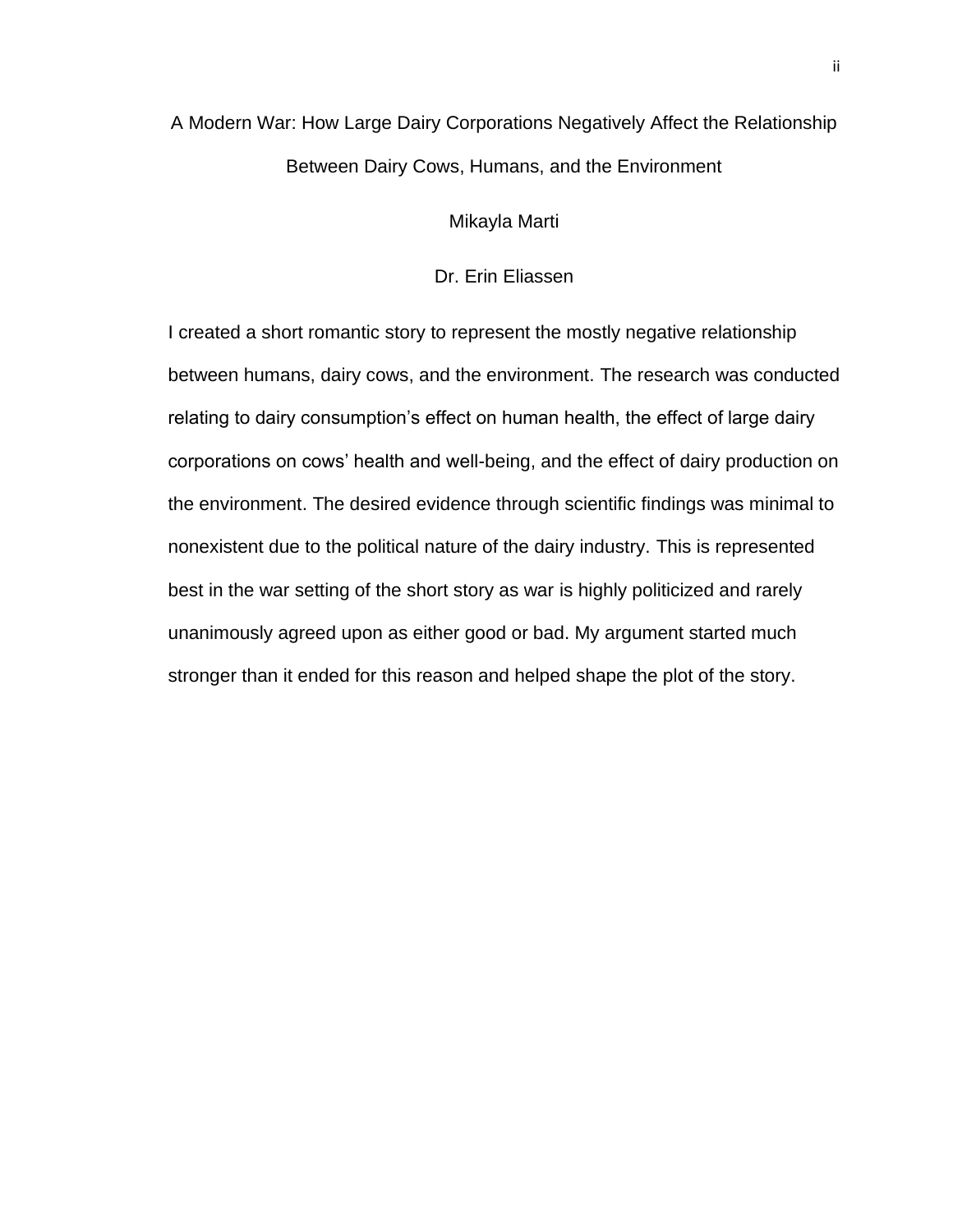# Table of Contents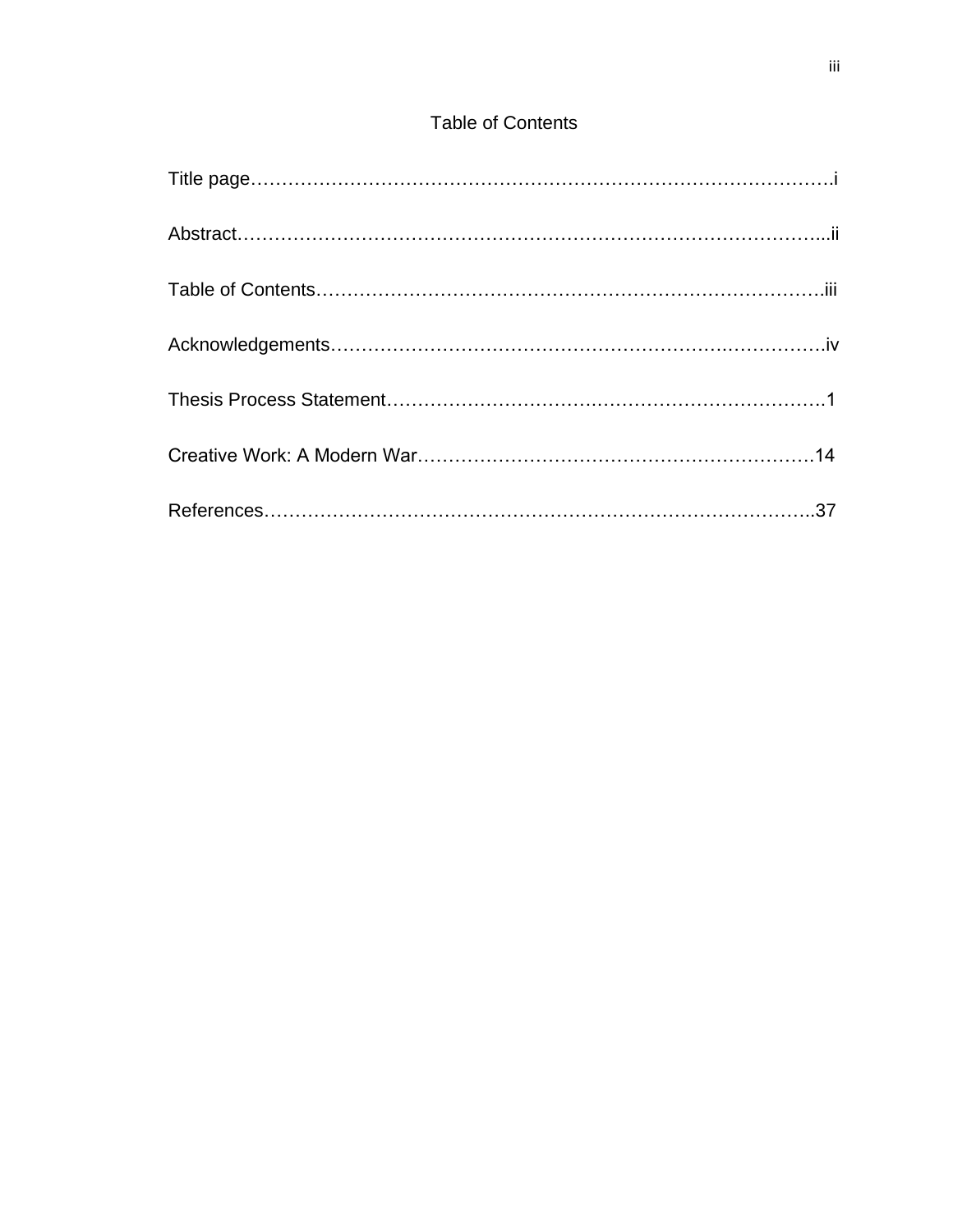# Acknowledgements

I would like to thank my thesis mentor, Dr. Erin Eliassen for being an extremely helpful hand throughout my journey of creating this thesis. She provided me with many resources and ideas that I would not have had access to or thought of on my own. I would also like to thank my friends and mom for supporting me the whole way and believing that I am capable of creating something worthwhile.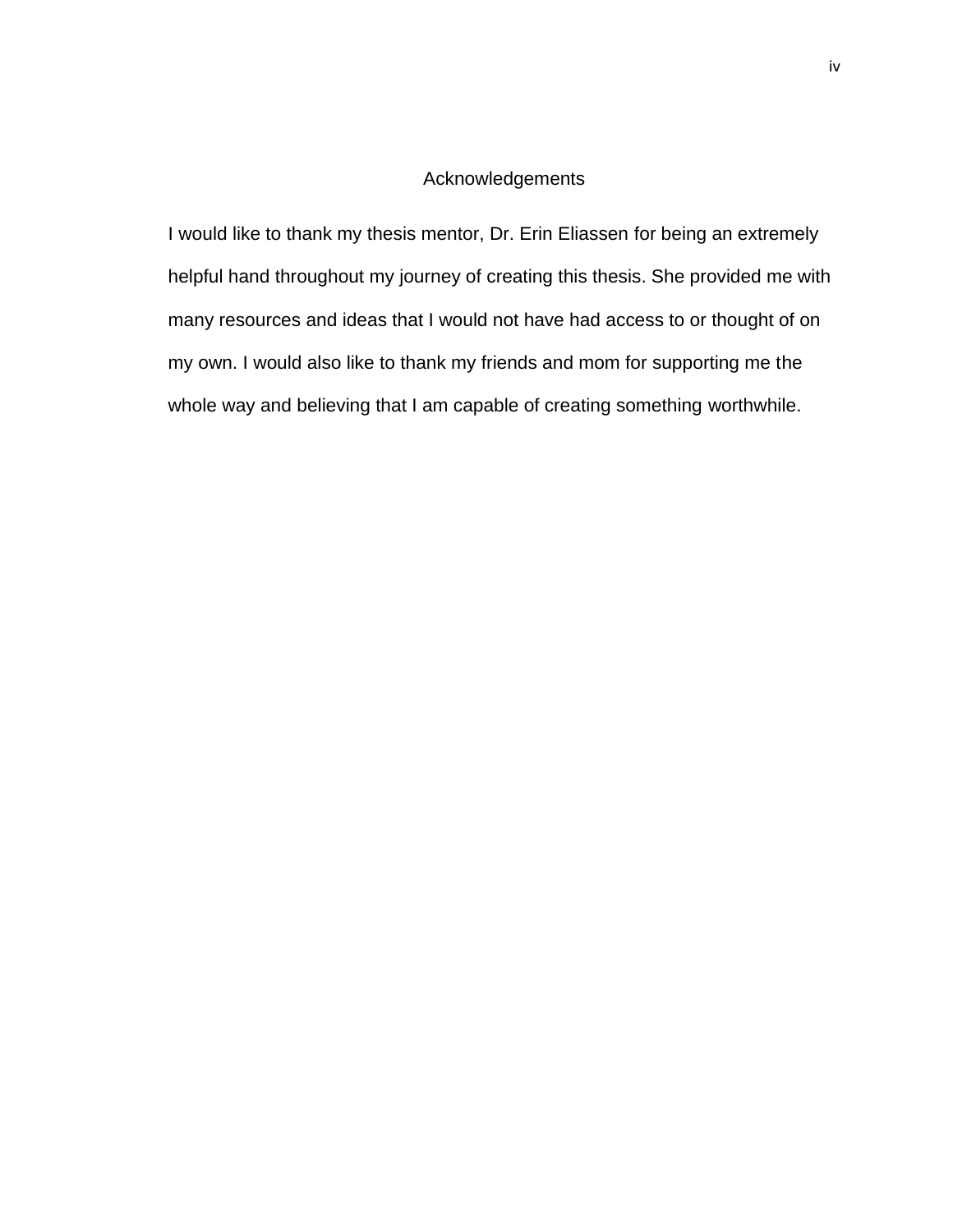# **Introduction**

Before beginning at Eastern Kentucky University, I had an interest in food politics, specifically relating to large American corporations and governmental interactions. This eventually led me to pursue a degree in dietetics and have the opportunity to learn more on this subject which intrigued me so much. One of the largest food infrastructures across United States history is the dairy industry. However, as this industry is large, wealthy, and influential, it also raises much concern due to its associations with global warming, health risks, and animal cruelty. The more dairy was discussed as a food group in my courses, the more my existing questions deepened. After wading through research on this subject, I argue large American dairy corporations are negatively impacting humans' health, cows' health, and the environment more than they are benefiting them.

This argument started out more as a hypothesis because although my courses had instructions to limit intake of dairy products to reduce the risk of contracting chronic diseases, the scientific evidence behind these statements was never shown. Similarly, various documentaries reporting the dangers of dairy's impact on the environment and how cruelly the animals are treated exist; however, I had not been exposed to any concrete data supporting these same claims. Therefore, to make my hypothesis an argument, or disprove or alter it, I began with intensive research in crafting my thesis.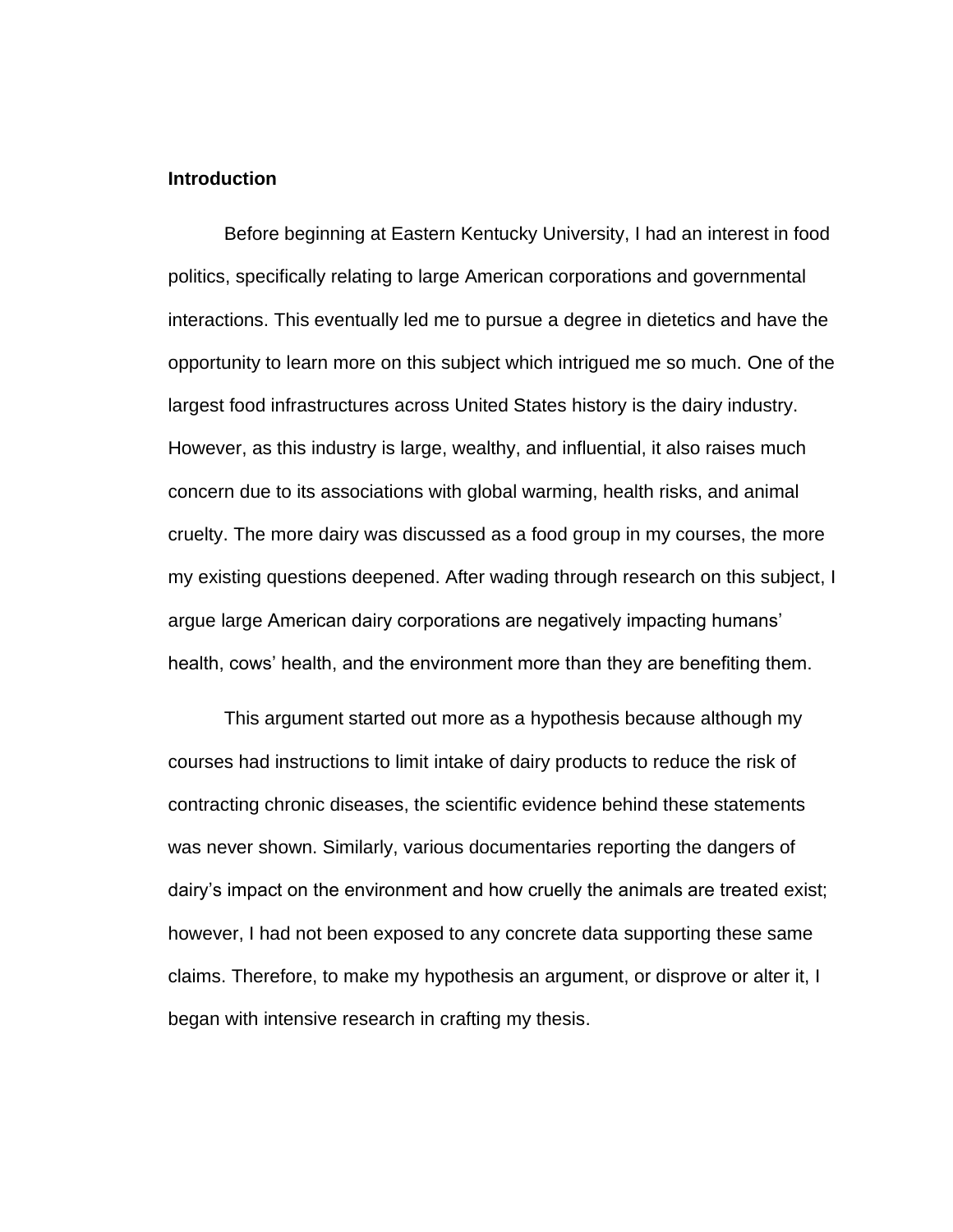# **Review of the Literature**

The most integral piece of literature that helped shape my argument was a book titled *Food Politics* written by Marion Nestle<sup>1</sup> . She is a registered dietitian who served as a senior nutrition policy advisor in the Department of Health and Human Services for several years and worked on writing the USDA Dietary Guidelines for Americans. She explains the process of developing the guidelines that function as the nutritional recommendation "handbook" for all Americans. The Advisory Committee is appointed to research specific scientific questions to determine nutritional recommendations. When this research is collected, summarized, and analyzed, the committee creates a scientific report with their recommendations based on this data. Then the Federal Departments of Agriculture and Health and Human Services review the scientific report and make a new report. During this process, Nestle recounts that various scientific findings are either not included in the Dietary Guidelines or altered to appease certain corporations and donors who are influential over food systems and lawmaking.

Her writing of these happenings proves that nutritional recommendations in the United States are not as straight forward as some may perceive them to be as it is influenced by large food companies whose aim is to make money. One of the areas she specifically describes is dairy—the Dietary Guidelines recommend Americans limit their high-fat dairy consumption. However, dairy is everywhere and not always at the request of the American people. Since the beginning of national food group graphics like the pyramid and MyPlate<sup>2</sup>, dairy is its own food group that is equal in size to fruit and vegetables.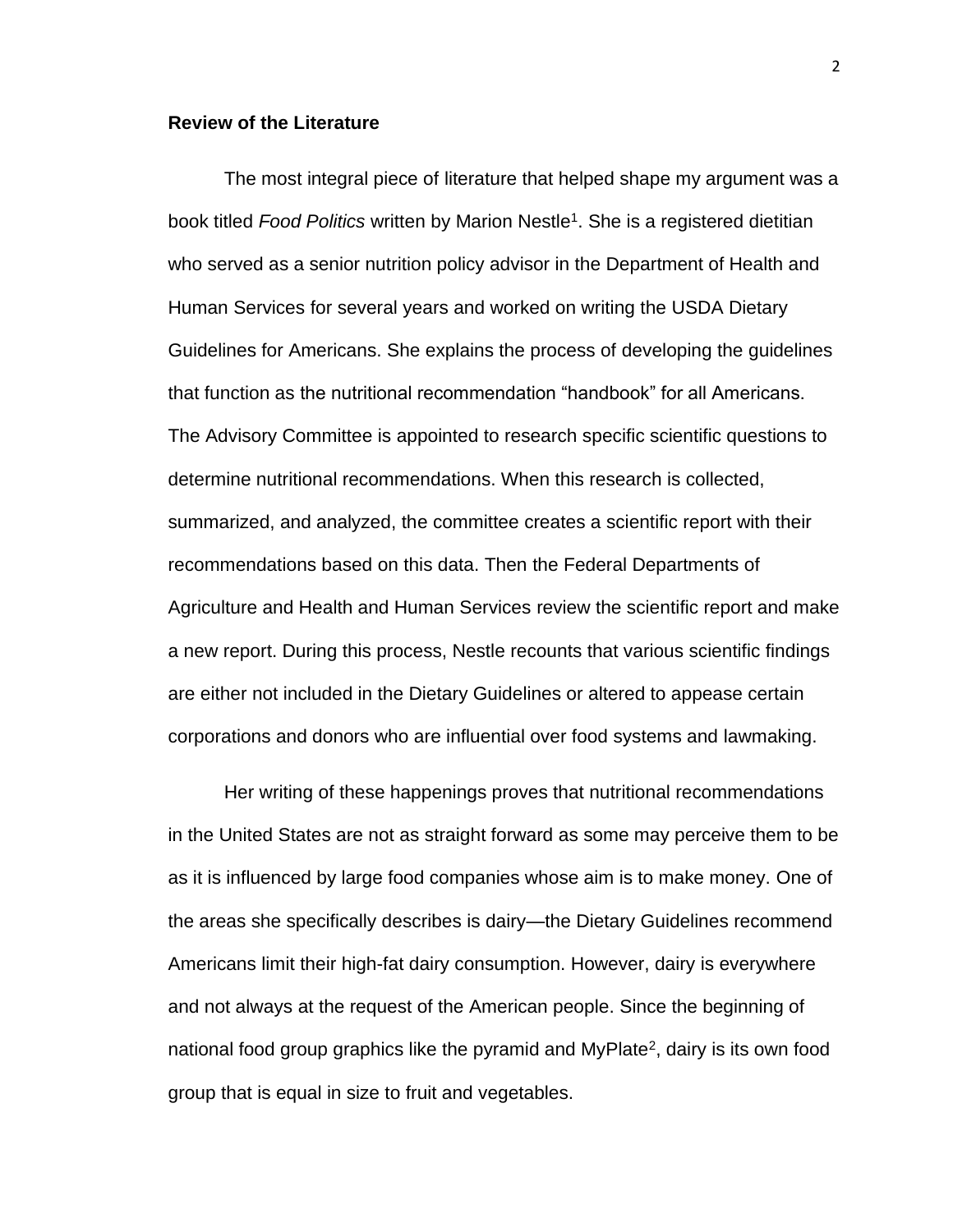After reading this and comparing it to my own experiences with how I and others around me perceive dairy, I searched for scholarly research examining the effects of dairy consumption in humans. However, I began to come across something that became an essential theme in my story and argument: the research I was looking for was minimal to non-existent. Dairy consumption and its effects on humans, cows, and the environment are extremely prevalent in modern media and widely discussed. But when looking for scientific evidence to either support or antagonize the dairy industry, there is not much to use.

## *Dairy consumption and human health*

I split my research into three categories: dairy consumption's effect on human health, dairy production's effect on dairy cattle's health and wellbeing, and dairy production's effect on the environment. With the human health effects, most studies including dairy focused on the risk of obesity and cancers. In one meta-analysis conducted by Harrison S, Lennon R, Holly J, et al<sup>3</sup>, the researchers concluded that there is a moderate risk of developing prostate cancer with people who regularly consume milk and dairy products.

Another study by Torres-Costoso A, López-Muñoz P, Ferri-Morales A, Bravo-Morales E, Martínez-Vizcaíno V, Garrido-Miguel M<sup>4</sup> found that dairy consumption, especially higher fat milk (2% or whole), is linked to increased body fat and not significantly linked to bone development. This was an interesting study to find because when most people think about drinking milk, they think that it improves bone health. However, this study suggests that milk should be questioned for its role in bone development.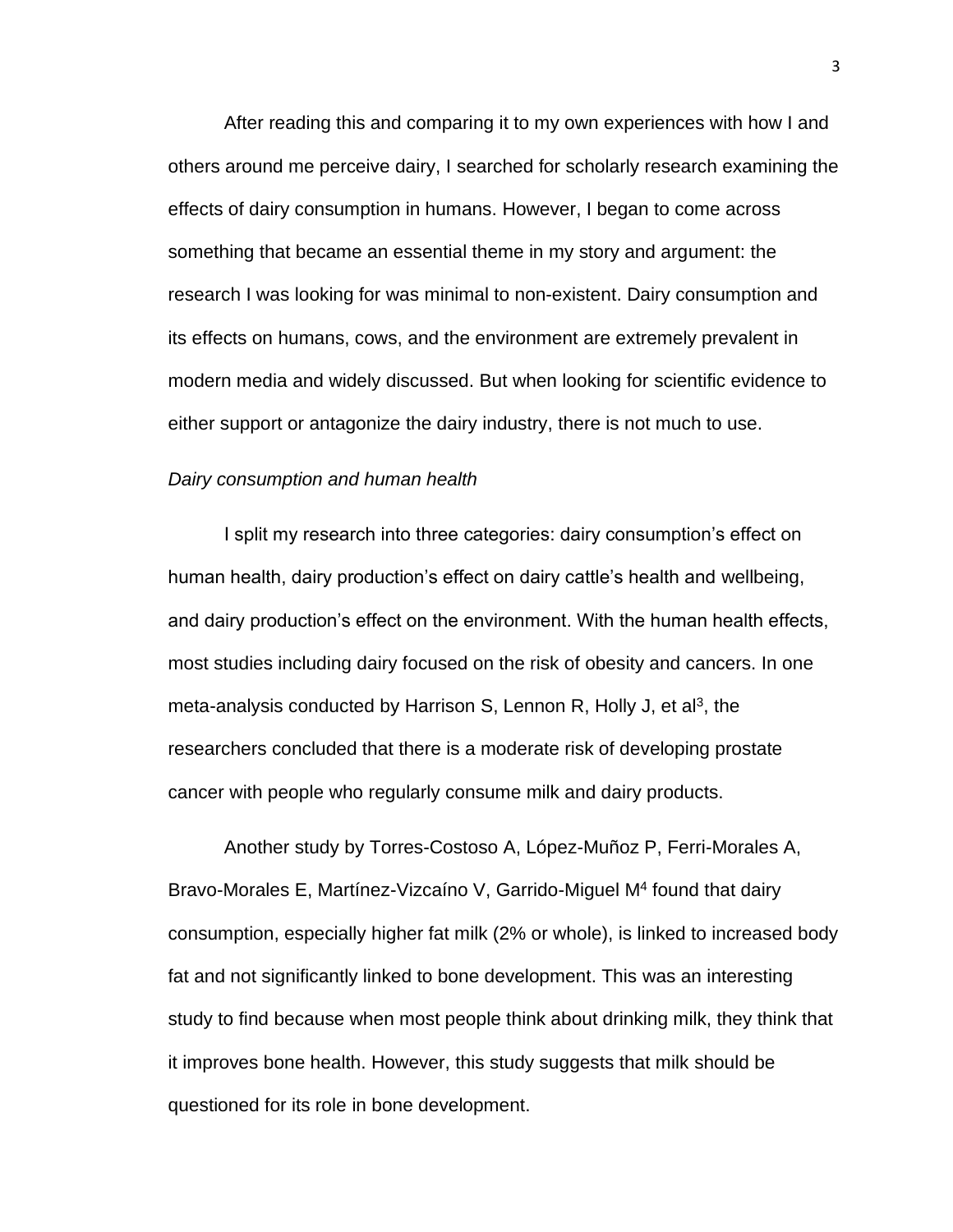There were very few similar studies to these last two, but they showed the same results. Because of the lack of research in this area, I had to think outside of the box to find more data for this topic category. Thus, my incorporation of studies like *Why Americans eat what they do: taste, nutrition, cost, convenience, and weight control concerns as influences on food consumption*<sup>5</sup> and *Many Americans falsely optimistic about their diets*<sup>6</sup> *.* These sources do not show the physical impacts of dairy consumption, but they do pose theories as to why we consume so much dairy even when we know of the controversy of it. One is that taste is the most important influence on what a person chooses to eat, followed by cost. If a person enjoys the taste of dairy and finds it to be affordable, he/she will choose to consume it despite its controversy.

#### *Dairy production and cow*

The next area of research investigated is how dairy production affects dairy cows' health and well-being. I quickly found that most studies conducted with dairy cattle aimed to enhance milk production and did not evaluate their health and well-being in the ways I thought they would. Although to increase milk production, researchers look at ways to better crossbreed or feed the cows (which may improve their short-term physical health), the question I asked was never remotely considered: would dairy cattle be healthier and live longer if they were not subjected to living their lives on large dairy farms?

A source that discusses the animal cruelty side of mass milk production is Cowspiracy: the sustainability secret<sup>7</sup> and Got the facts on milk?<sup>8</sup>. Animal abuse and mistreatment, early mortality rates, forced insemination, lack of free-roaming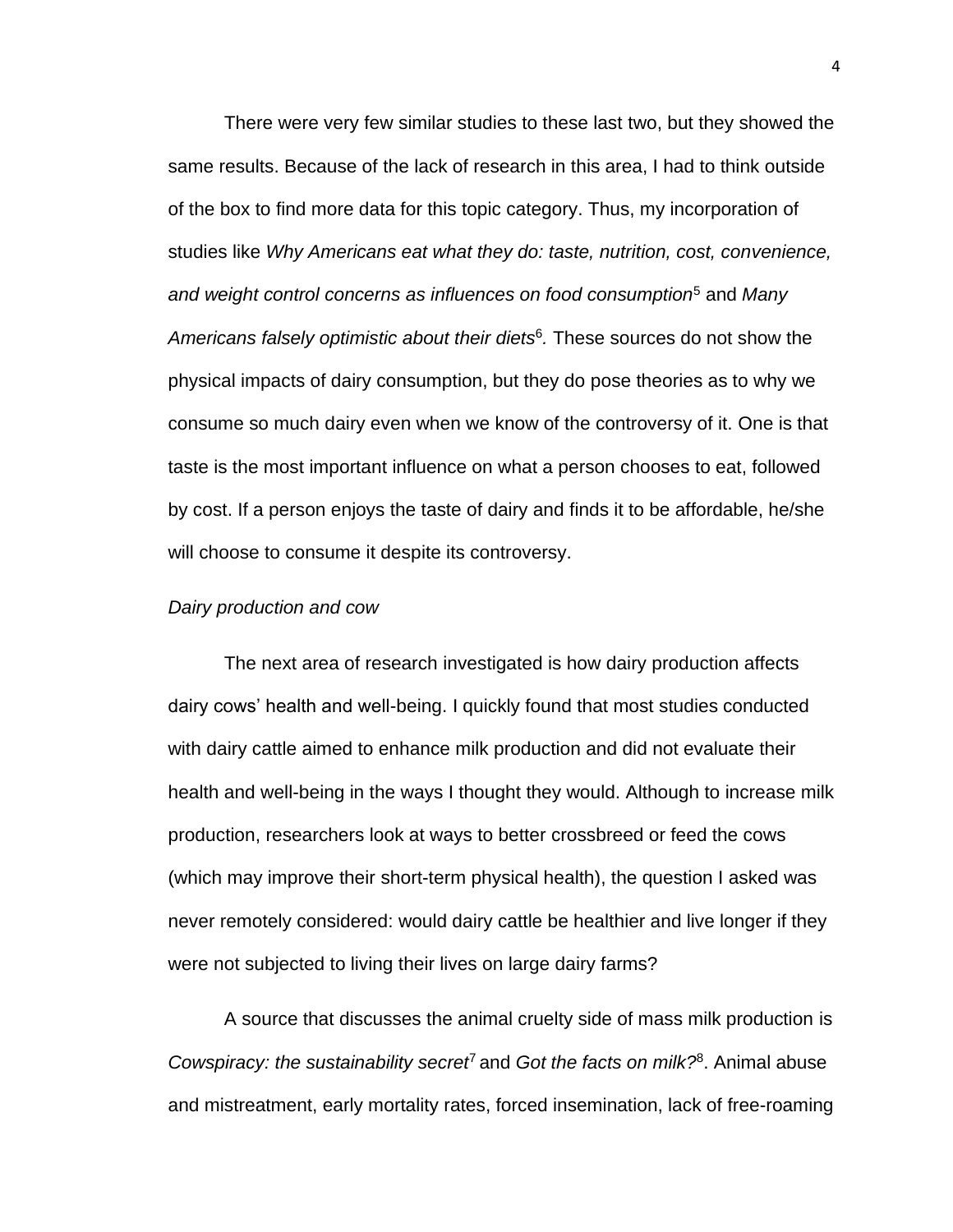space, and depression from separating the mothers and calves are some of the topics in these documentaries that we often hear about in daily conversation (and less in scientific studies).

## *Dairy production and the environment*

With environmental research, the most relevant scientific, peer-reviewed study is written by Finnegan W, Goggins J, Clifford E, and Zhan  $X<sup>9</sup>$  and details exactly what global warming potential is associated with dairy products. The researchers track greenhouse gas emissions from the dairy cattle's defecation and flatus to milk production (machines used to milk and homogenize) to transportation of the products (fuel usage). Their findings conclude that dairy products have a high impact on global warming. Again, it was extremely difficult to find peer-reviewed sources on this subject because it just does not exist. I had to rely on this study and documentaries to provide me with evidence to support my claim. Some of the concerns in these documentaries and in media include greenhouse gas emissions, water use and consumption, feeding crops to livestock instead of people, mass land occupation, waste, and deforestation.

#### **Farm Experience**

After I collected as much data as I could, I visited EKU's dairy farm before I officially constructed my argument. I wanted to see first-hand how dairy farms are run and how the cows are treated, even though small-scale farms operate differently than large-scale farms. The condition of the cows and the farm was better than I expected it to be, however even when the cows are treated well the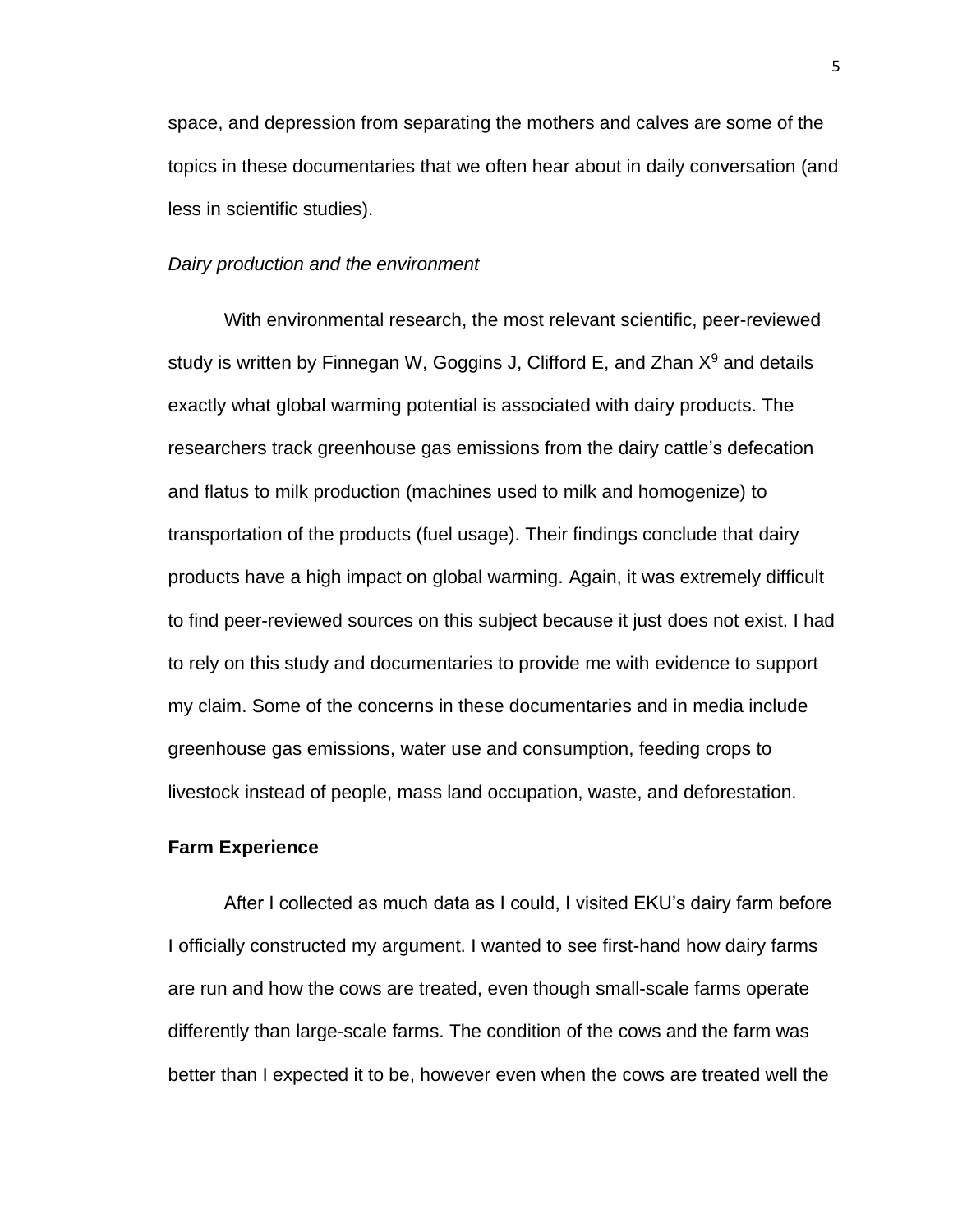moral dilemmas of forced insemination, separating the mothers from their calves at birth, and using their product (milk) solely for human benefit still remain.

# **Approach to the Creative Project**

When starting to collect research, my argument became less strong due to a lack of relevant research in this area. Additionally, because some studies demonstrated some positive effects dairy has on the human body, my argument could not remain one-sided. Thus, I propose that although dairy has both positive and negative effects, it more negatively impacts humans, cows, and the environment.

Seeing through these studies how messy this relationship is, I brainstormed how to best represent it in a creative manner that also suited my abilities. Based on my confidence in creating and writing about fictional characters, I decided a short romantic story to be the best project to represent my argument and research. Because most of the interaction in this three-way relationship involves humans and cows, the two main characters (love interests) metaphorically represent a cow and a human. While devising the plot, I thought about the studies I collected, the data presented from them, and the data that was not. Thus, I aimed to depict the destruction of the environment, the positive and negative aspects of our relationship with cows, the executives of large dairy corporations, and the effects of continuing current milk production procedures unchanged.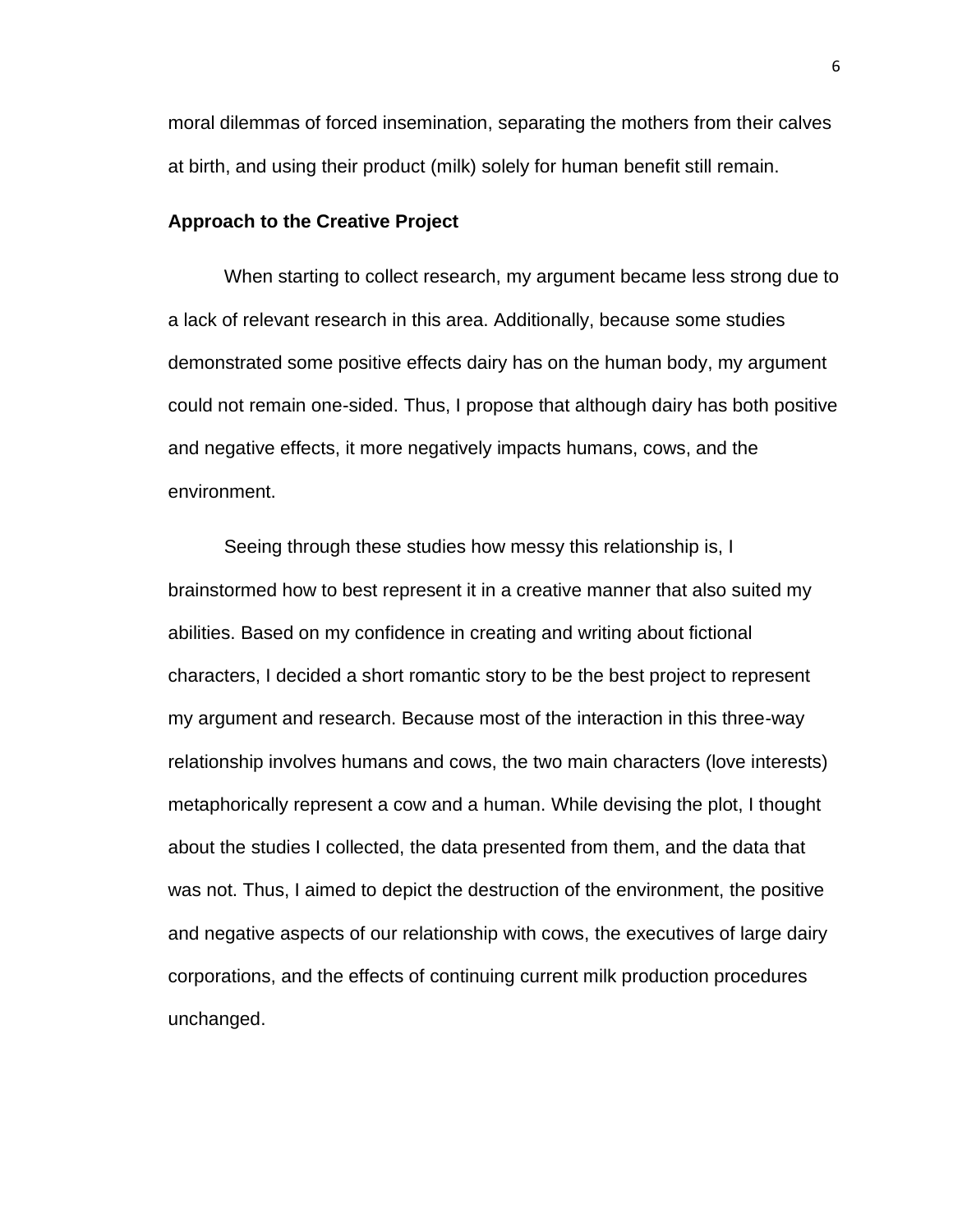Creating the plot was the most difficult part of the creative process as there were many aspects of research, experiences, and emotions I wanted to bring together in the story. Within a few weeks had jotted down multiple different plot lines, but had not taken to any of them enough to commit to one. So taking a step back, I comprised a list of the shows and movies that left a lasting impression on me and brought out some sort of intense emotion, as this is what I aimed for my story to do as well.

Violet Evergarden is an animated show following a young girl who suppressed her emotions her whole life and ends up losing the one person she cares about. After this tragedy she is unsure how to live her life and eventually finds herself working as a transcriber. She writes letters for people who are illiterate or are not proficient in conveying their feelings to others through words. Through interactions with her clients, Violet learns about herself in ways she never did before and for the first time is able to understand and experience emotions.

Every episode easily brought me to tears, and in light of my own desire to write a moving story, I questioned what exactly evoked my emotions. The writer used the letters Violet wrote to bring characters' inner emotions, thoughts, and feelings into the open and available for others to perceive. Once I determined this to be the cause of my own display of emotions, I decided to also use letters in my story to have the same effect.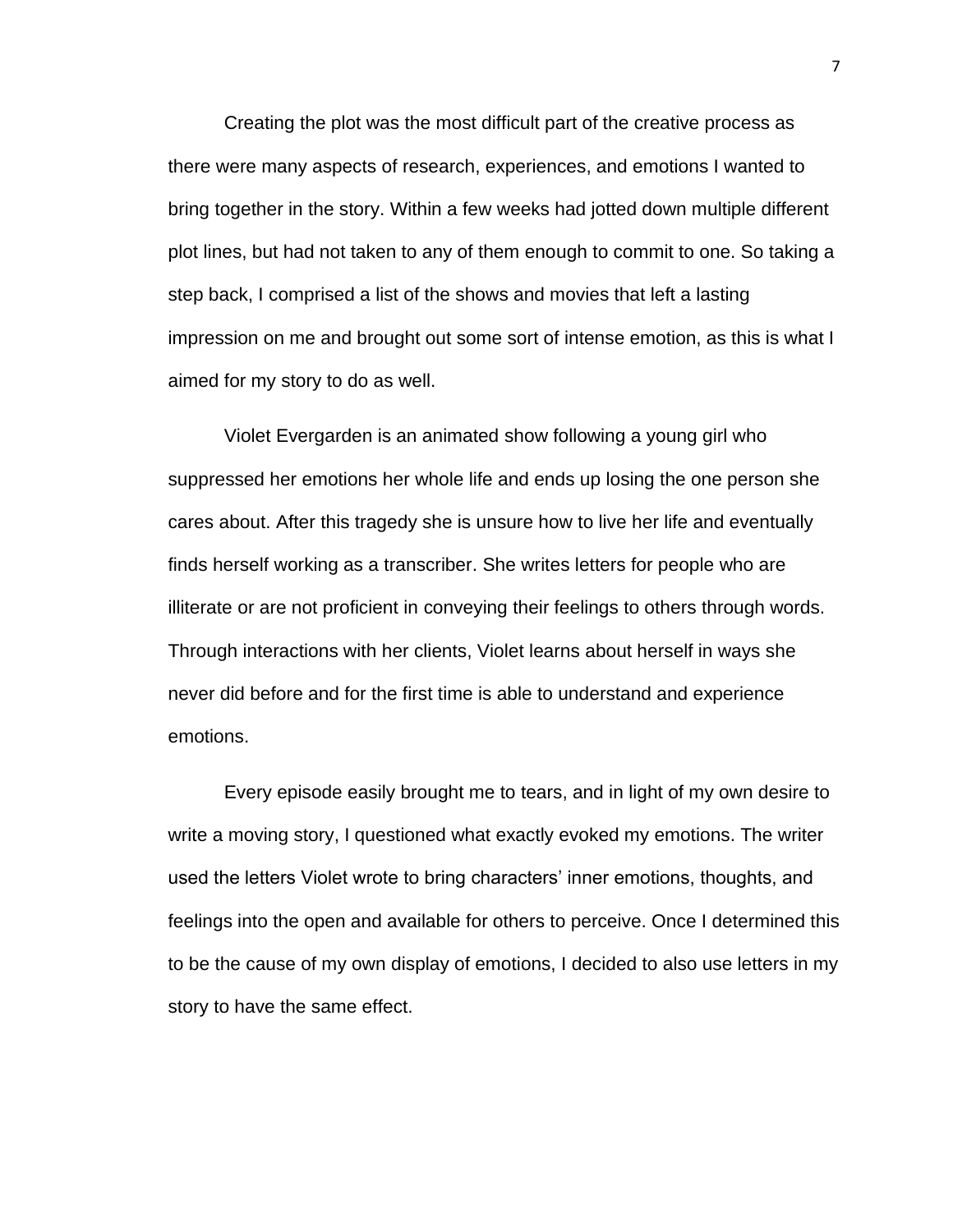#### *Plot overview*

As I decided how to utilize the letters to show the inner emotions of my main characters, I had to also consider time periods which used letters as the primary form of communication. An idea about setting the plot during the midst of World War II struck me and I began forming the rest of the plot around this and the other ideas I had previously formulated.

The story is historical fiction taking place in World War II during the year 1943. The cow-representing character, Clyde, and human-representing character, Lloyd, share romantic feelings but are not actually in a relationship. Clyde is drafted as a marine and taken to the Pacific fronts while Lloyd remains undrafted and stays in their hometown. Where Clyde is stationed, he is assigned to a Lieutenant Colonel who gives Clyde and his fellow troop members their orders. One of these fellow troop members befriends Clyde and they share some positivity and friendship amongst the chaos. Once the battles begin, he participates in a grueling fight on the beach that lasts several hours and is witness to horrific scenes of killing.

Clyde and Lloyd exchange letters throughout the story that show their feelings and actions toward each other. Because Lloyd is reserved with his romantic feelings, when Clyde is drafted, he has nothing to say. But because his reasons for not sharing his feelings are not due to a lack of wanting to, he later regrets his final encounter with Clyde after he is gone. In an attempt to make up for his lack of action, he musters up the courage to write Clyde a letter to ask how he is doing, but still cannot put any heartfelt emotion behind his words.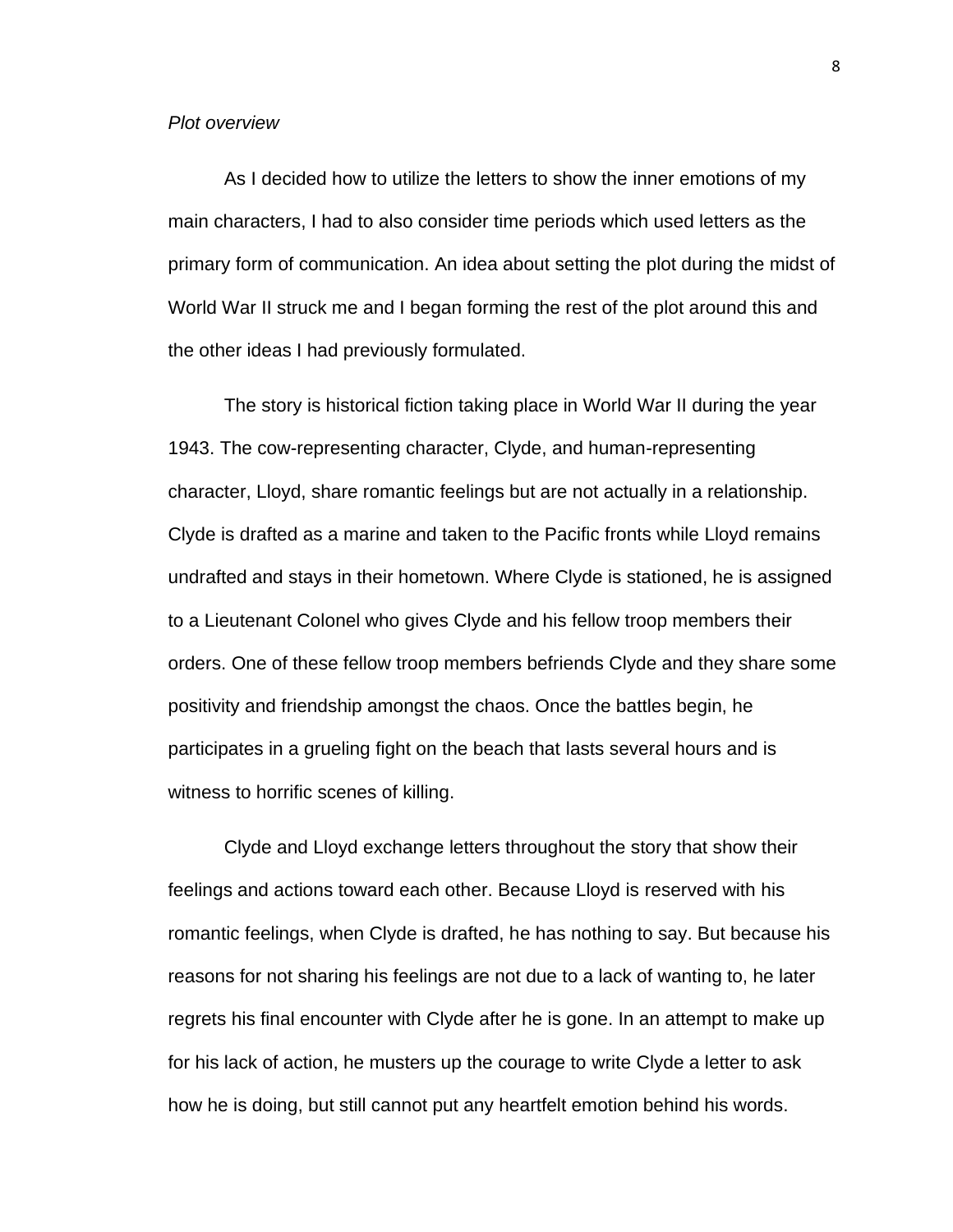Then when Clyde is at his lowest point on the beach, he reads Lloyd's emotionless letter and feels even more dejected, but still continues to fight because he has no other choice. As hours and days pass, Lloyd's actions eat away at him as he comes to realize Clyde may not come home. He finally writes a letter with all the things he's always wanted to say and sends it to Clyde.

As the battle drags on for hours, Clyde's physical abilities worsen until he is practically unable to carry on. His troop leader notices his physical state but sends him back out to fight anyway. After his decision, Clyde dies of exhaustion without ever having read Lloyd's final letter.

# **Parallels**

#### *Relationship*

With the topics of research that I aimed to depict, I was intentional about how they were represented in my story. First is Clyde and Lloyd's romantic relationship. Their feelings for each other are positive because most humans do not actively wish harm upon cows, and most cows do not go out of their way to inflict harm upon humans. However, Clyde is very upfront and open about his feelings with Lloyd and anyone who asks. But Lloyd is much timider and for most of the story, does not verbally share his romantic feelings with Clyde at all. Lloyd's feelings are much more guarded because in real life, humans create things like campaigns and documentaries to showcase the abuse industries subject to cows; however, not much is done about this abuse. In other words, it is mostly talk without following action.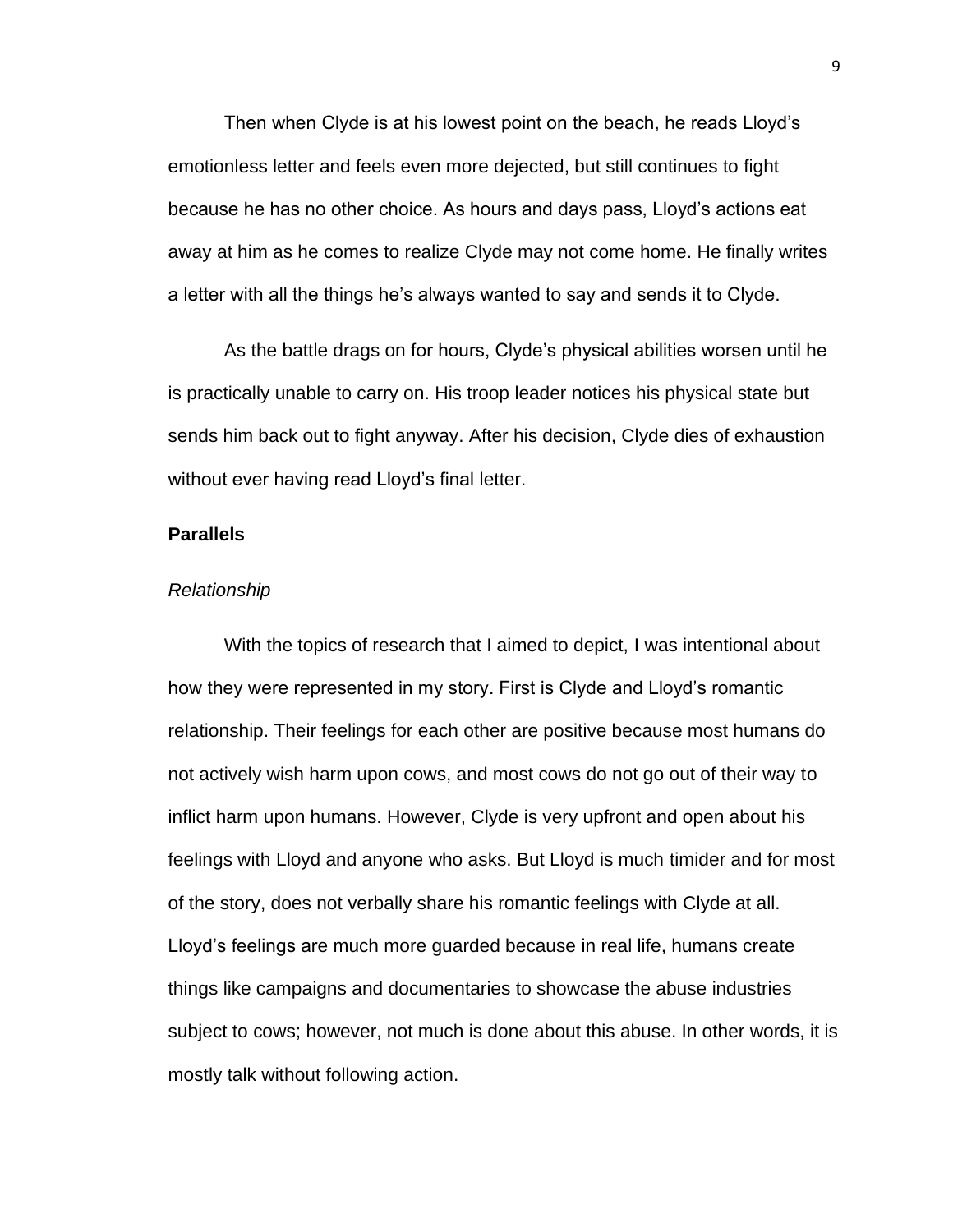# *Setting*

By the end of this creative process, the war setting became one of the best and most influential parallels between the story and real life. The soldiers represent the massive number of cattle we have, all being gathered in certain places (equivalent to large dairy farms). They are subjected to grueling tasks and often killed at a young age, similar to some dairy cows. In the story, the United States government is also considered to be similar to the heads of large dairy corporations as they send countless soldiers to fight wars those soldiers may not understand or support.

Within the battles Clyde participates, hordes of soldiers are shipped in every so hour due to the mass amounts of soldiers that are killed. This represents dairy cattle being disposable and readily replaced for the purpose of creating a product from which they will not reap the benefits. The destructive battles also allow the chance for environmental destruction representation. As it is a large-scale war, staggering amounts of land are destroyed by weapons and bombs; and areas that are not destroyed are used for increased food production and shipment which also has negative environmental effects.

Finally, arguably the most important aspect of this setting in context of large dairy corporations is that wars are extremely political. Just like the talk around dairy, opinions can be strong and often disagreeing. In war, there are positives and negatives, and it can be hard to categorize actions as completely good or completely bad.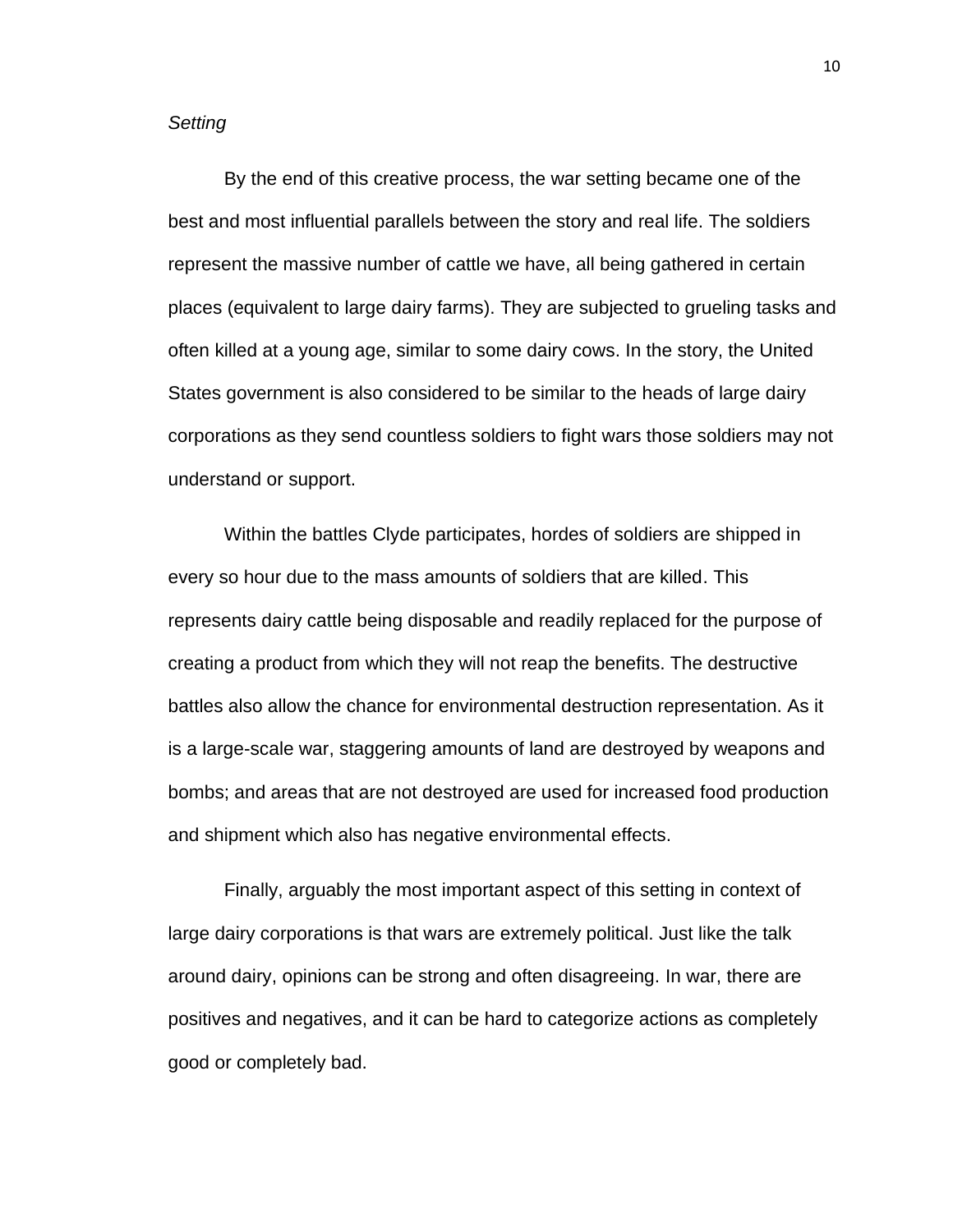#### *Draft*

The significance of Clyde being drafted to fight in the war is that it is against his will, and he is providing a service. Dairy cattle do not have a say in whether they live on a dairy farm and they're there to provide a service, not for them, but for us.

# *Supporting characters*

After Clyde is drafted, he meets another drafted soldier named Danny who represents another dairy cow. He is a warm character whom Clyde interacts with to give the reader another opportunity to observe his inner thoughts and emotions of fear, longing, and sadness. As Danny represents another cow, it shows the similarity of cows being social creatures and forming connections with each other in similar ways that we would as humans.

When Clyde arrives on the beach, he is assigned to a troop leader who oversees him and a small group of other soldiers. As this officer gives orders and is present with the soldiers and sees their performance in person, he represents dairy farm managers. Unlike the United States government which represents the larger heads of dairy corporations, this troop leader sees the drafted soldiers in person and assesses their strengths and weaknesses, and sees firsthand how they are subjected to abuse. As such, he is much more hesitant to make decisions that will hurt Clyde or put him in a situation that may expose him to more risks. But because he also has orders, he cannot follow his heart/conscience and struggles with this internal battle.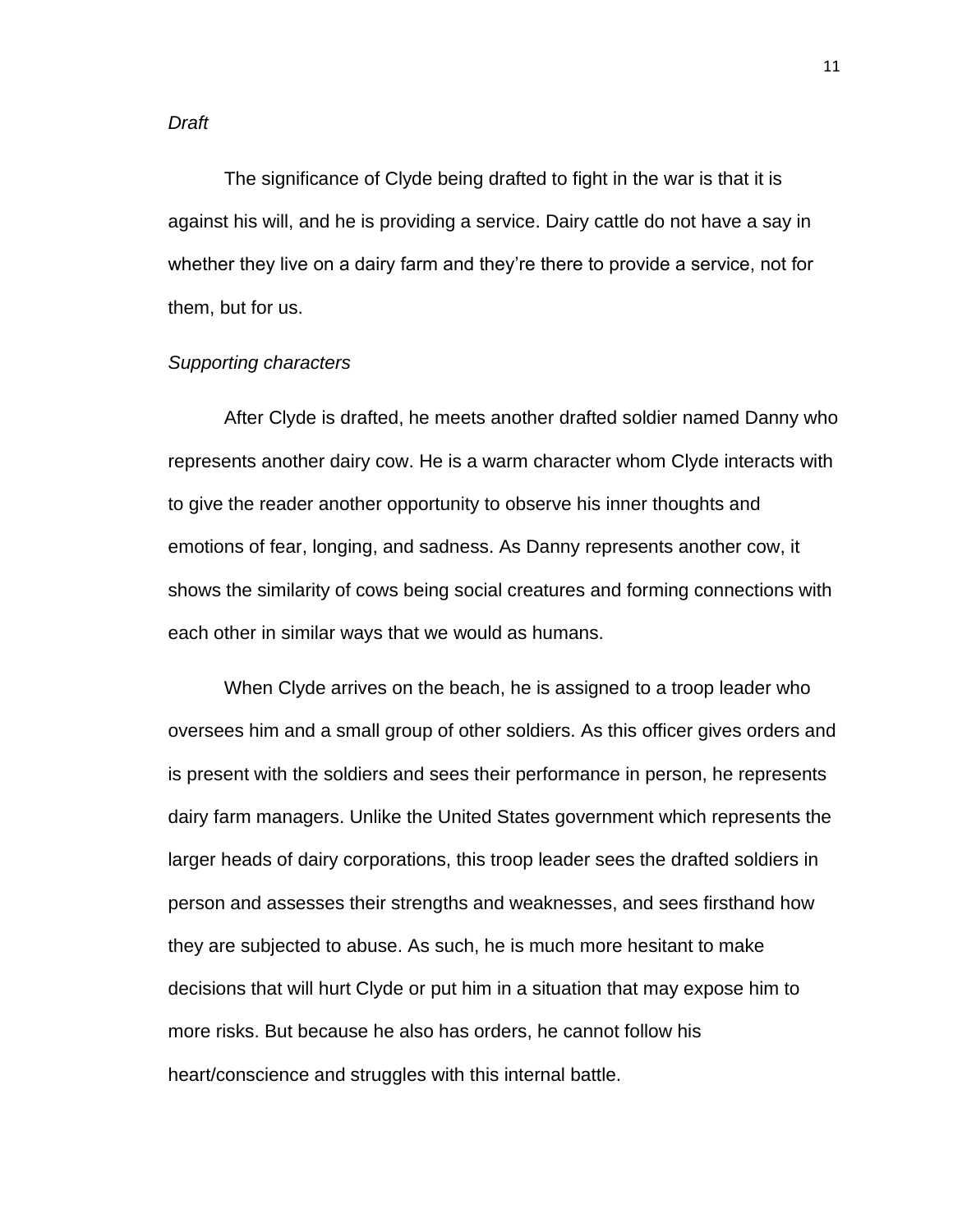# *Clyde's death*

Clyde's death by his troop leader's decision parallels premature death of dairy cattle that sometimes happens from being overworked. The inspiration for Lloyd finally telling Clyde how he feels but Clyde never living to experience it comes from a future that could become a reality. If the dairy industry waters continue to be so murky without anything to change it or enlighten the situation, all three components of this relationship may continue to suffer: cows, humans, and the environment. And before humans, as a group, make a move to change, it may already be too late.

# **Conclusion**

As I wrote, I would add new characters, take some out, and change aspects of the plot as I thought of something better; however, my argument throughout never changed. The aspect that changed the most however, was the addition of the political parallel that I described with the war. After completing my story, this is the best parallel that brings together my research, argument, and story. It incorporates my confusion and frustration at the lack of research and my struggle to find a way to represent this in writing.

Moving forward, I hope to see research conducted to answer the questions that I and many others have posed—to make my story less hypothetical. Additionally, in the field of dietetics, it would be beneficial for nutrition experts to be able to relay a more concrete and evidence-based recommendation regarding the consumption of dairy. But from what I have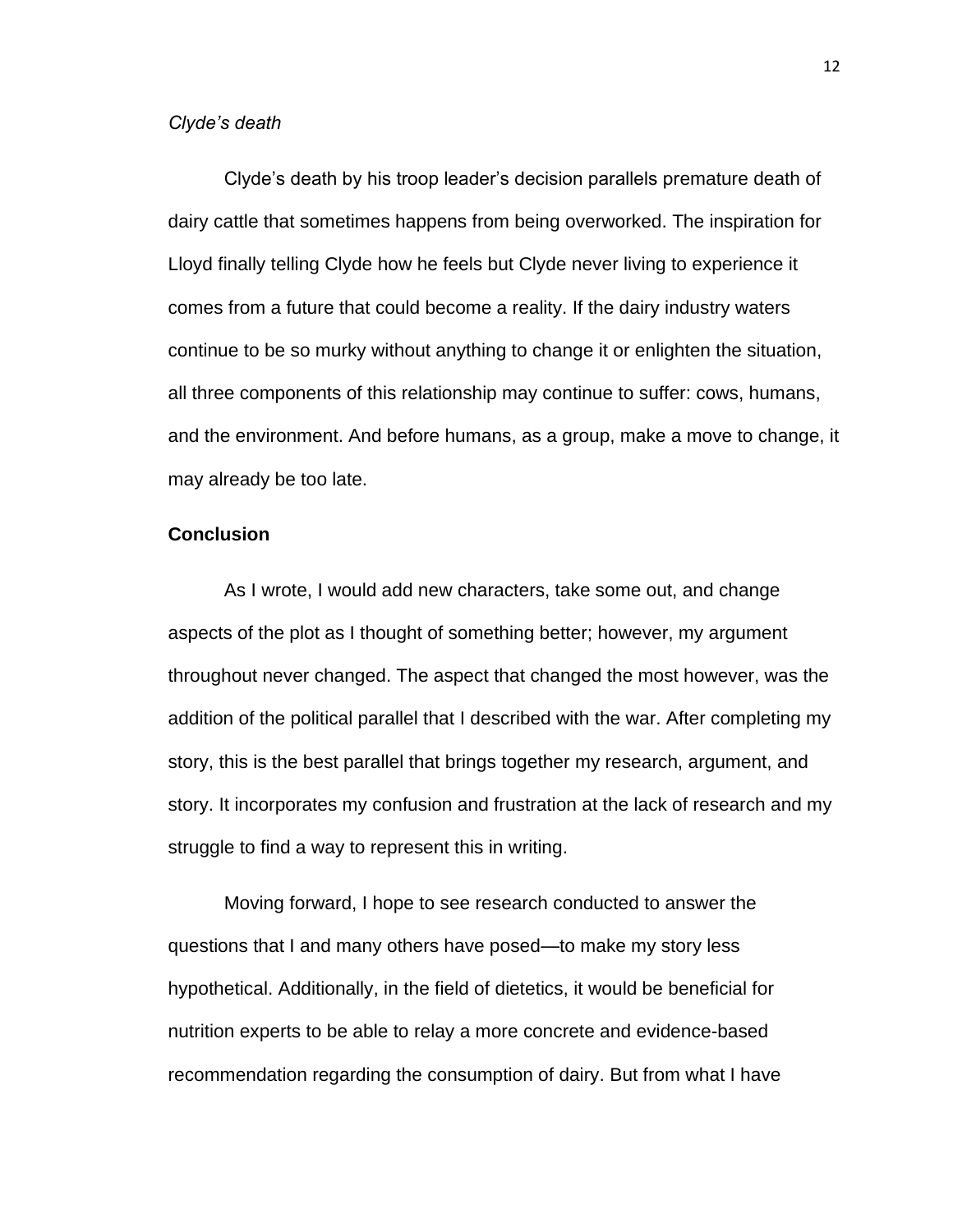gathered from the research thus far and through my short story, I argue that large American dairy corporations are more negatively than positively impacting humans' health, cows' health, and the environment.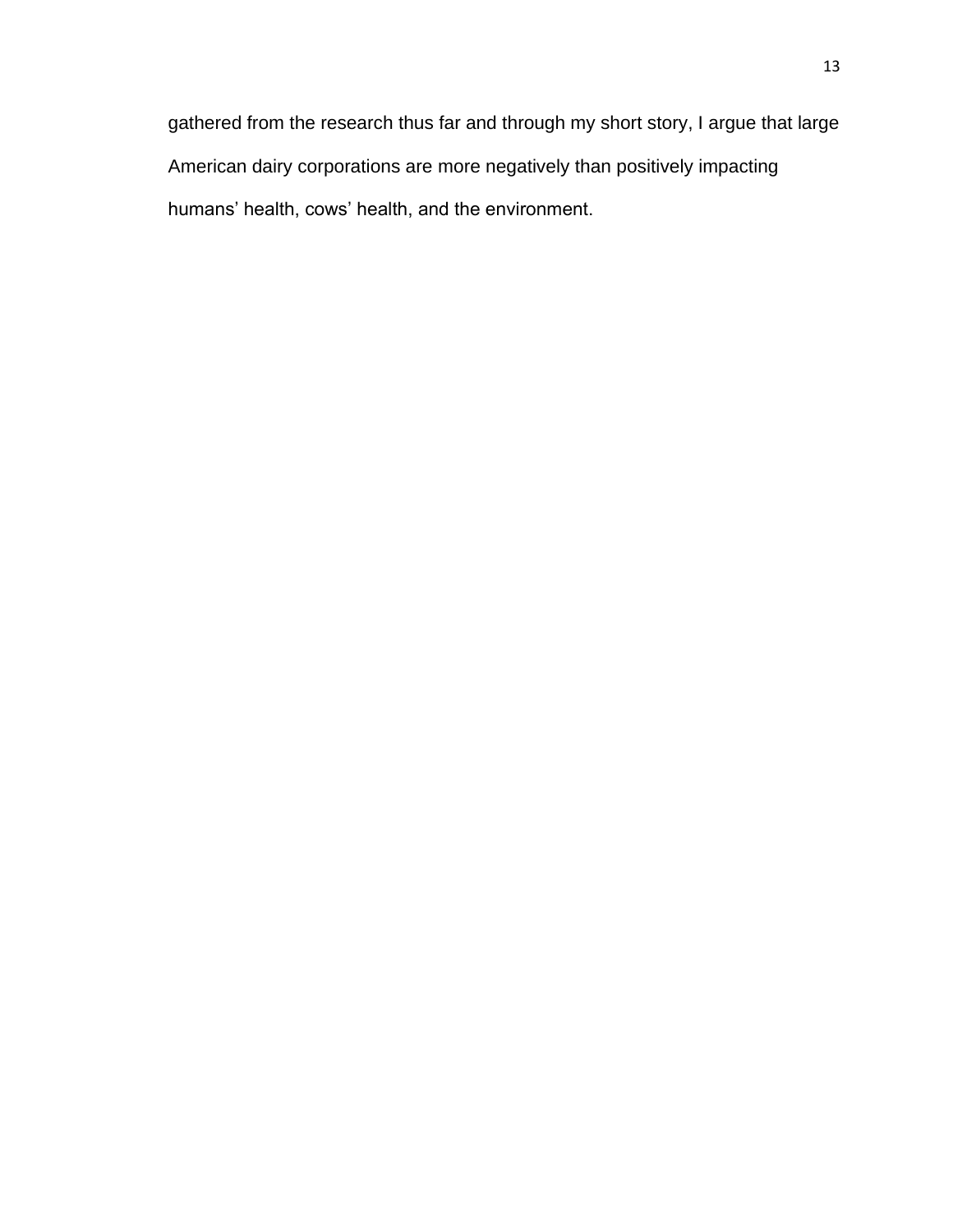*February 6, 1943*

*My Dear Clyde,*

*You are the one person who must always be aware of my feelings. I have never been one to express exactly how I feel or what my words to you truly mean. I can stand being misunderstood by anyone else…just not you. Every day, every second I wonder if you're okay, and if you think of me too. Even if you think of me, I hate to say it's not enough. I want you to live. I want you to fight your way back. I want to touch you, to be with you, to ask you questions no one has asked you. I am the most foolish man I have ever known, for I've felt these feelings for you since the start but I would stop myself from telling you. I can't get that time back but I can tell you now and hope you forgive me. I love you. I love you more than your generals need you for this wretched war. Come back, Clyde.*

*Lloyd*

…

"I got drafted."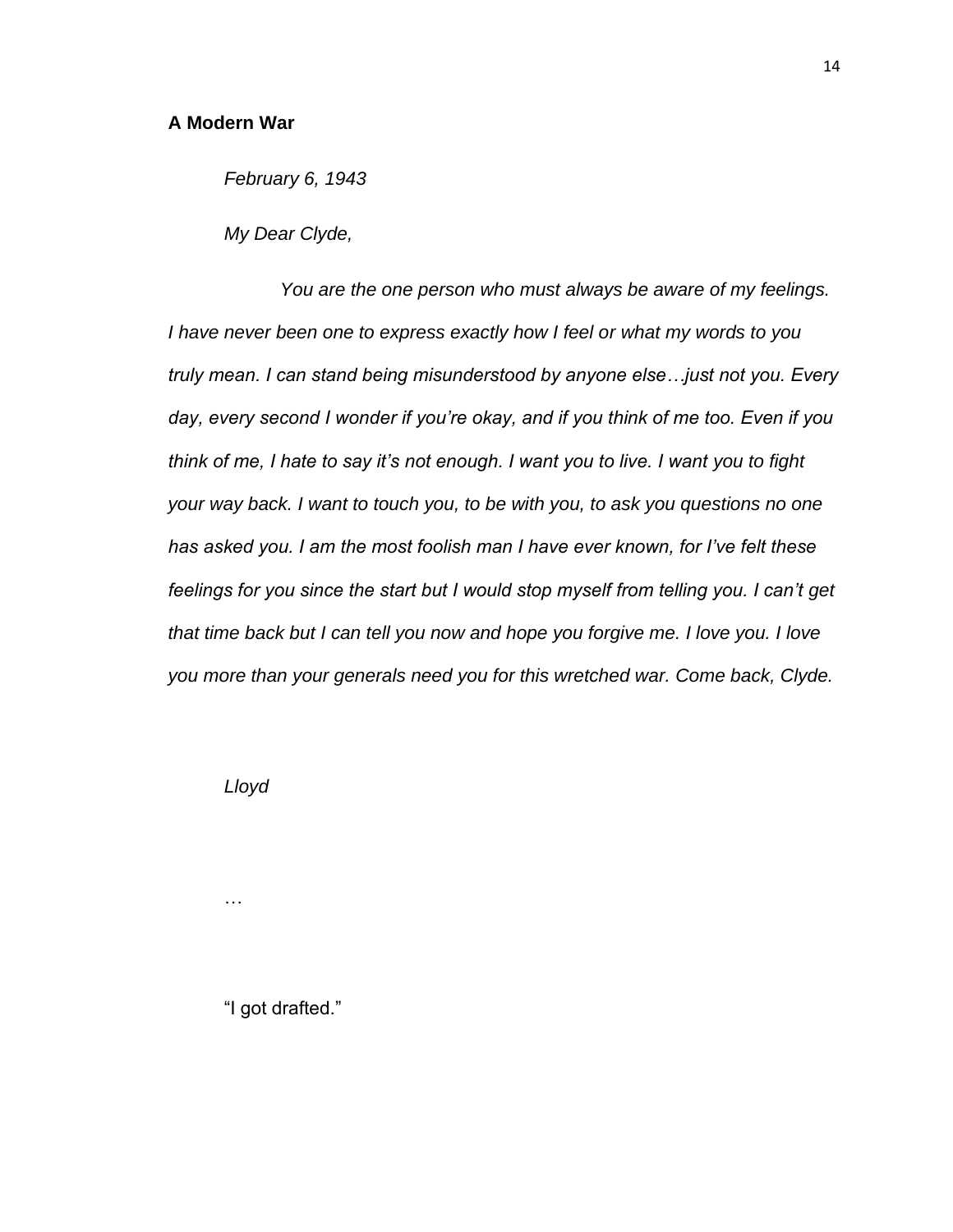Lloyd was silent, watching Clyde's face for any inclination to what he was thinking. Quietly, as if to not shatter some imaginary glass, Lloyd starts, "So you're really going?"

Clyde's stiff face softens, "What choice do I have?"

…

More silence echoes through the room in which Clyde anxiously waits in. Other newly drafted soldiers surround him and add to the heaviness of the air no one dares to talk. Finally, one of the Captains meets them, "Listen up boys! Today is your first day as a U.S. Marine. You're Privates—the lowest of the lows but do *not* take your position lightly—we're here to fight and goddammit we're gonna win. This ship docks in two days in the Pacific. You don't have the luxury of extensive training but we'll teach you as much as we can in these two days. Alright then. On your feet!"

They quickly stand awaiting their next instructions. They're told to exit the room to the deck and as they file out one by one, Clyde thinks about the person he left behind. He and Lloyd met a couple years back and had been inseparable until now. Living in a small town mostly profitable by agriculture, both men picked up work on a farm. Clyde always handled the more physical labored duties fertilizing soil, transporting hay and soil, picking crops, tending to the livestock, and repairing broken machines. His already muscular frame was even more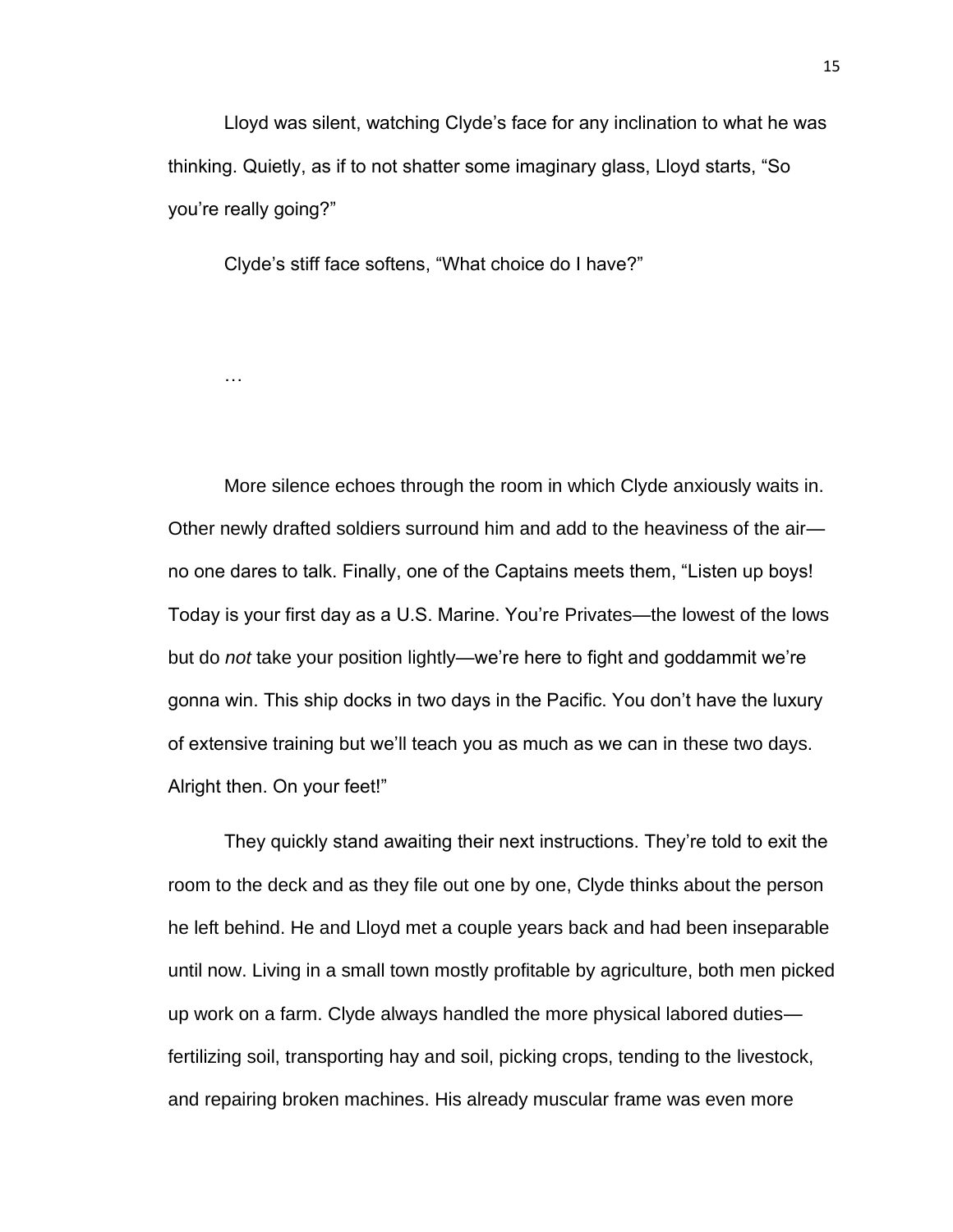hardened by this labor. Lloyd, on the other hand, managed the business items, handling money, selling the crops, and establishing partnerships. They met by chance while Lloyd was inspecting the plowing machines that Clyde happened to be repairing that day.

The intimidating giant, muscular man covered in grease and dirt was the first to speak. With a genuine smile, he says, "Hi there, anything I can help you with?"

Taken aback by the contrasting gentleness of his words and his appearance, Lloyd eventually announces his inspection of the machinery. They spent that whole day together despite Lloyd's schedule full of other meetings and responsibilities. Lloyd was drawn to Clyde's unbiased genuineness that, unfortunately, was pretty rare in their town. While Lloyd considered himself to be in the ingenuine mix, Clyde may have been the only person to disagree. His appearance would scare people away, even if his words and actions were objectively kind. Lloyd was the only person to see him for what he truly was.

In the next few days, Lloyd would venture out from his office to check on the physical farm…in the next few weeks, Clyde would wait in the places he knew Lloyd would routinely show up…in the next few months they were meeting each other outside of the farm for meals, walks, movies—anything and everything. Clyde is already thinking about what to write him—

*January 31, 1943*

*Lloyd,*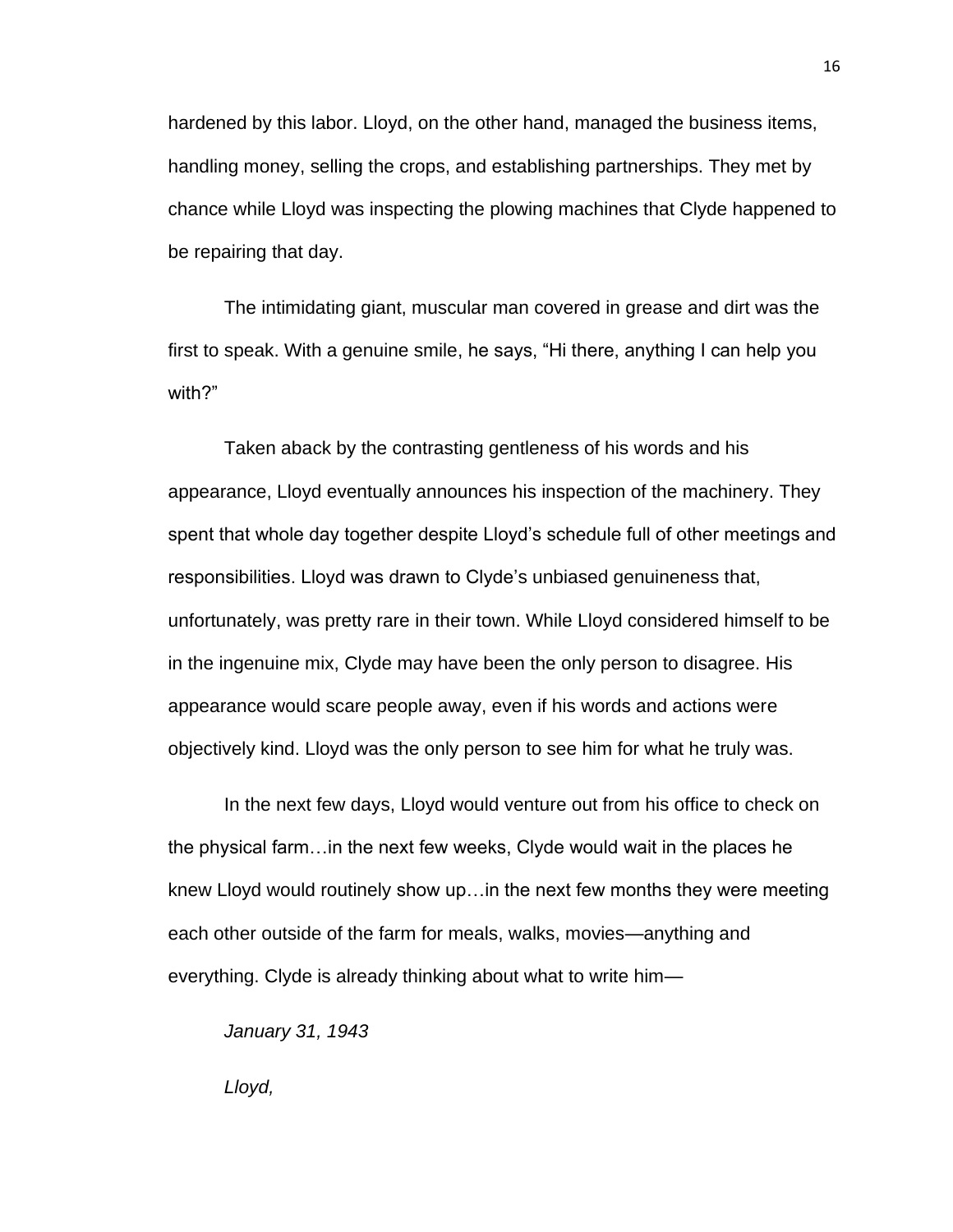*Surely you must know, but I already miss you. I haven't had a proper conversation since the last time you and I spoke…There are more people here than our small town but they still treat me the same. Honestly, it's probably even worse—I'm just a weapon for them. I haven't even made it to any battles (specify the specific place/terminology) but I don't even feel like a person anymore. I know you have faith in my abilities as I did most of the physical labor back home but I just have no idea what it will be like out there. Then, now, and after this war, my feelings for you will be the same.*

*Much love,*

*Clyde*

A handful of officers take charge of Clyde's group for the remainder of their time on the ship. As they said, they only scratched the surface of combat basics, already being mid-war and needing sheer manpower. Clyde is just over six feet tall with a firm muscular build that towers over almost everyone on board, including the officers. His back, arms, and legs are particularly chiseled, and you can easily see each muscle lying beneath the skin. Despite his large frame and build, he is nimble and maneuvers with ease and shines amongst the other soldiers during training. The officers take note of his skill and plan to place him with a particularly successful Lieutenant Colonel once in the Pacific. Because of this troop leader's skill, his troop is sent a few exceptionally skilled soldiers and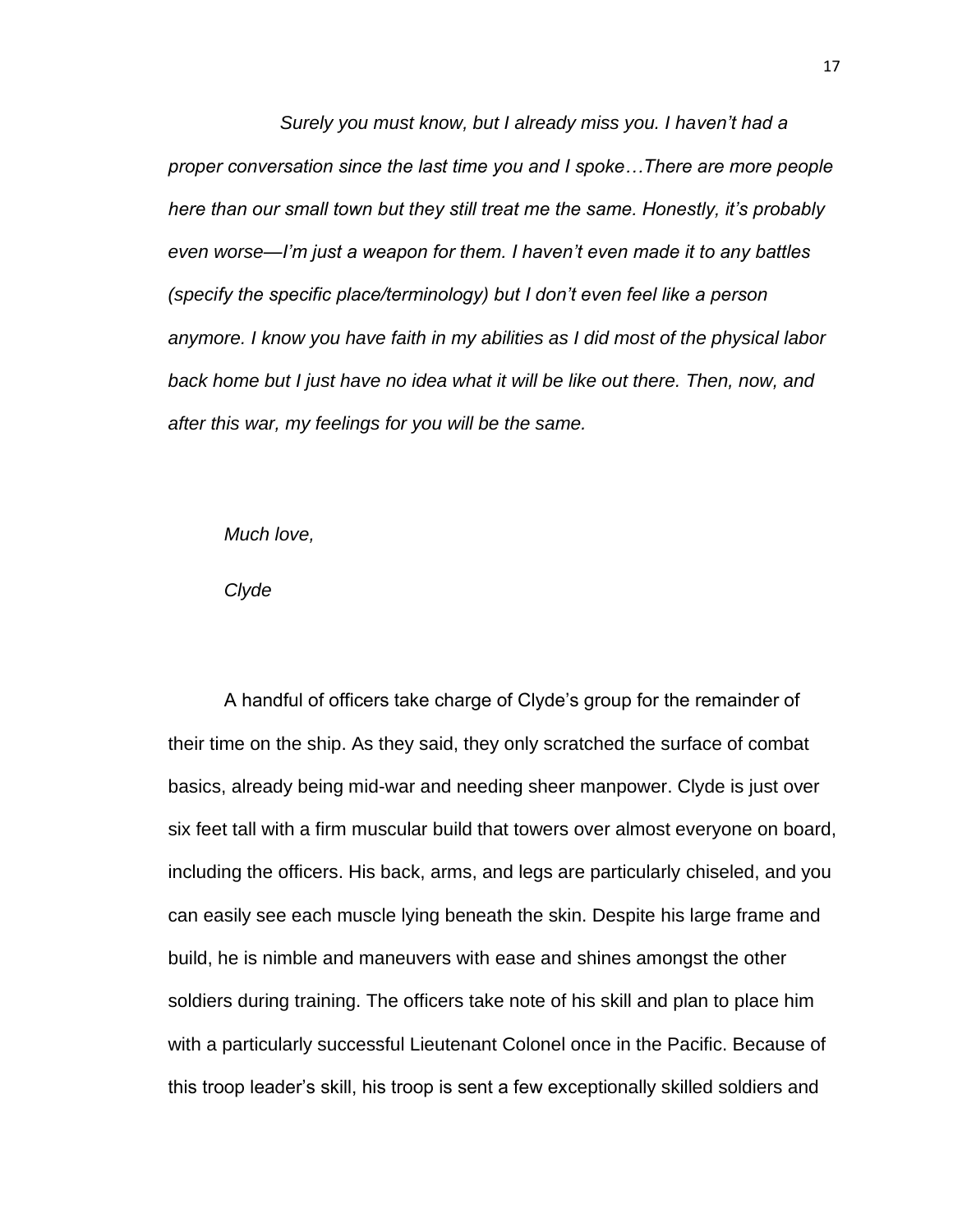many average and below average soldiers. With his tactics, he utilizes the skilled soldiers to the best of their abilities and attempts to find strengths within the other soldiers as well. Out of the leaders placing themselves in danger on the front lines, he is the most reputable.

Back home, Lloyd anxiously walks their hometown streets, mentally tracing the routes they took together so many times. At each turn, he remembers Clyde's warm and comforting smile, but can't seem to remember his own shining back at him. He wonders if he should have said more, if he could have said more before he left. He walks and walks as endless streams of thoughts flow through his mind, silently adding to a pile of anxiety and regret. When his legs refuse to take him any further, he heads home to a pen and paper.

*February 1, 1943*

*Dear Clyde,*

*I know I cannot ask any specifics, as my letter would never reach you if I did. I hope you have arrived at your destination safely; I am wishing and assuming the best for both my and your sake. Do what you can to return safely.*

# *Lloyd*

Pouring as much luck and hope as possible into his fingertips to transfer to the paper, he hands it off to his local mail man. He emptily returns to his living room and waits. What else can he do?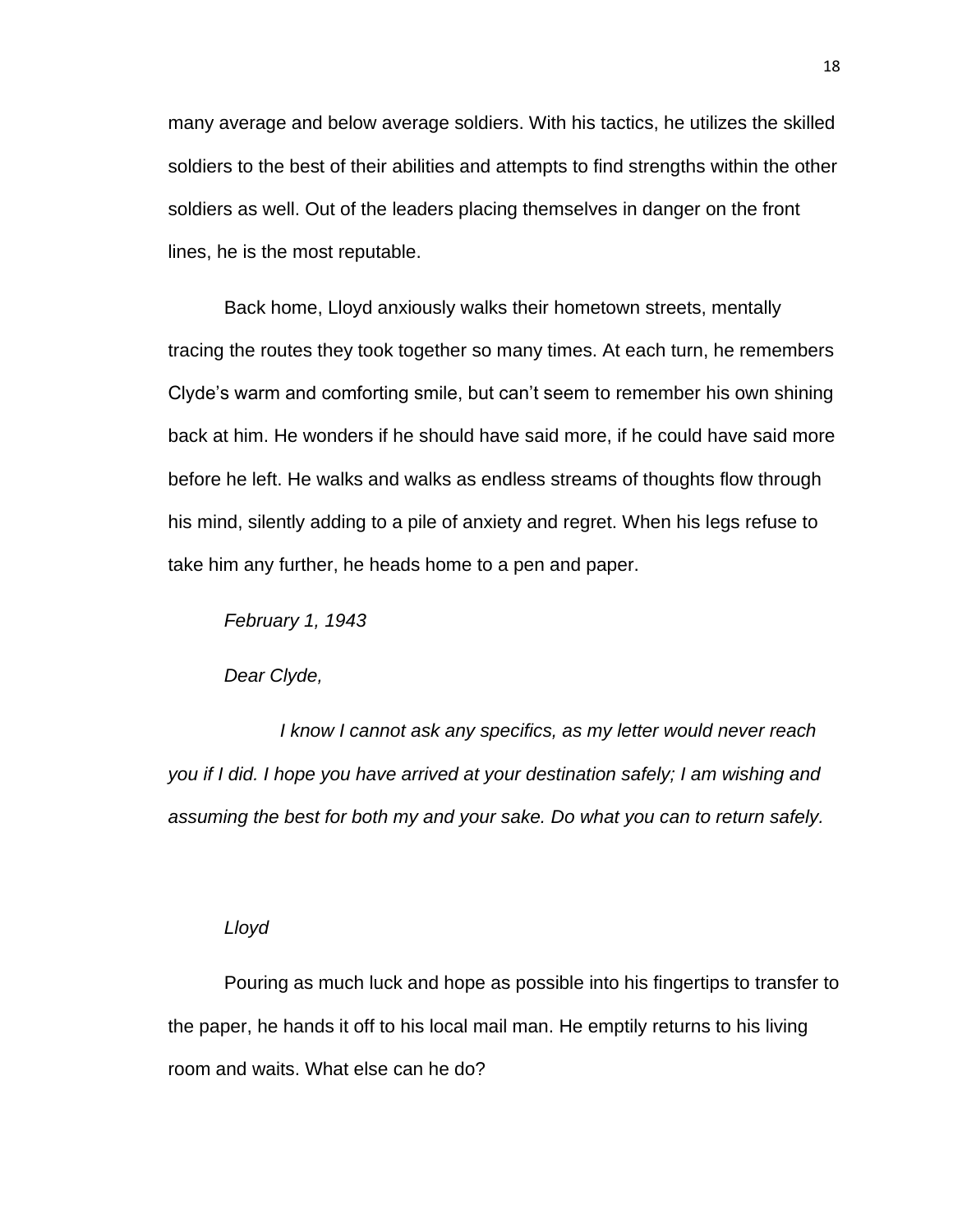Meanwhile, time seems to speed as the drafted men's boat docks and Clyde heads off to find his official officer. The men's loud and intense voices that he had previously been taking orders from were met with a firm but quiet voice, "Understood, these men are in my care now. Best of luck on your way back."

The sudden change in atmosphere almost throws Clyde's thoughts into an anxious frenzy before being directly spoken to for the first time since he last spoke with Lloyd.

"Lieutenant Colonel Alexander; you can call me Alex if it's easier for you. What do you go by, Private?"

No one had told him their name yet, let alone asked for his. He was sure the first thing he would want to talk about was his physical build and prowess. Although he hadn't yelled, Clyde could still sense the sternness in his voice and demeanor.

"Clyde, sir."

"Alright, Clyde. Pick up your stuff and head to our camping area, it's number 9 to your left. Our troop is meeting back at this spot at noon; don't be late."

Clyde nods and heads off to his new living area. He is slightly comforted by the Lieutenant Colonel despite also being intimidated by him. He can't help but be happy that he feels acknowledged as a fellow human being, but something lingers on his mind that he can't seem to shake: did he sense a hint of sadness?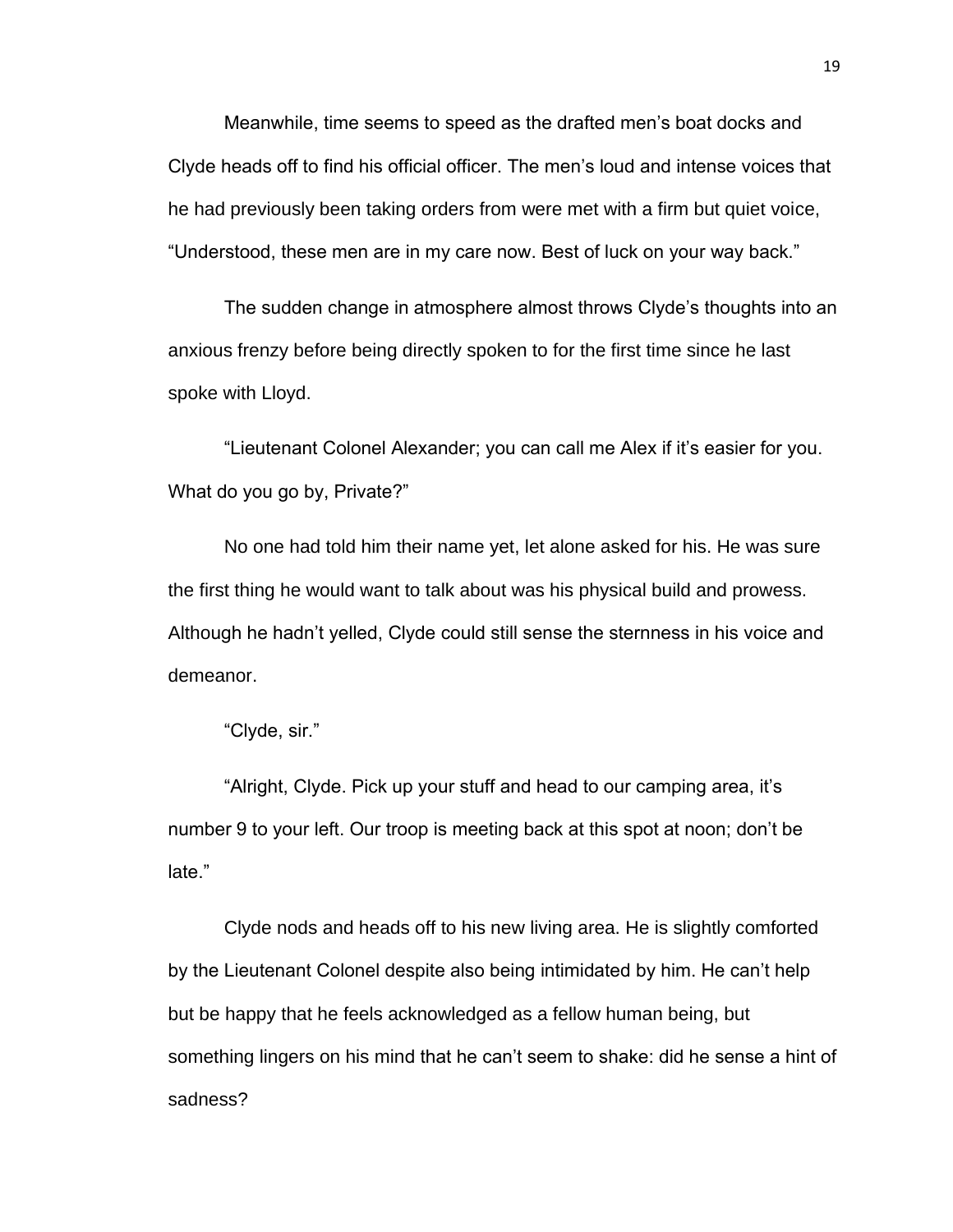It's now noon and Clyde rejoins Alexander along with about 15 other men, some he recognized and some he didn't. Right before the Lieutenant Colonel speaks, he makes eye contact with a nervous-looking Private and tries to give his best reassuring smile. "Everyone's here now, let's go over what we need to. Welcome to troop 9; I won't waste any time with this. Japanese soldiers are expected to show up on these shores in about 24 hours. We have just enough time to nail down a plan of action and get some preparatory rest. This will be like nothing you've ever seen but my goal is for as many of you to survive as possible."

Alexander pauses to look at the faces of the men surrounding him, looking at him with eager yet dreading eyes. He takes a deep breath and lets out a just as long sigh before continuing with the attack and defense plan he's come up with.

Half the troop will be on the offense, meeting Japanese soldiers on the shore as soon as they are visible. Both sides will be mostly armored with rifles, tanks, and anti-tank weapons. The other half of the troop will throw their efforts into defending the island by staying near the base and stopping the Japanese soldiers who make it past the first half of the troop. They are informed that this battle is likely to last more than a day and more U.S. marines will be sent around the clock to replace the soldiers already here that will inevitably fall. While the other troops spent this 24 hours lazing and putting off their dread, Alexander's men ran through their plan over and over again until it was time to sleep.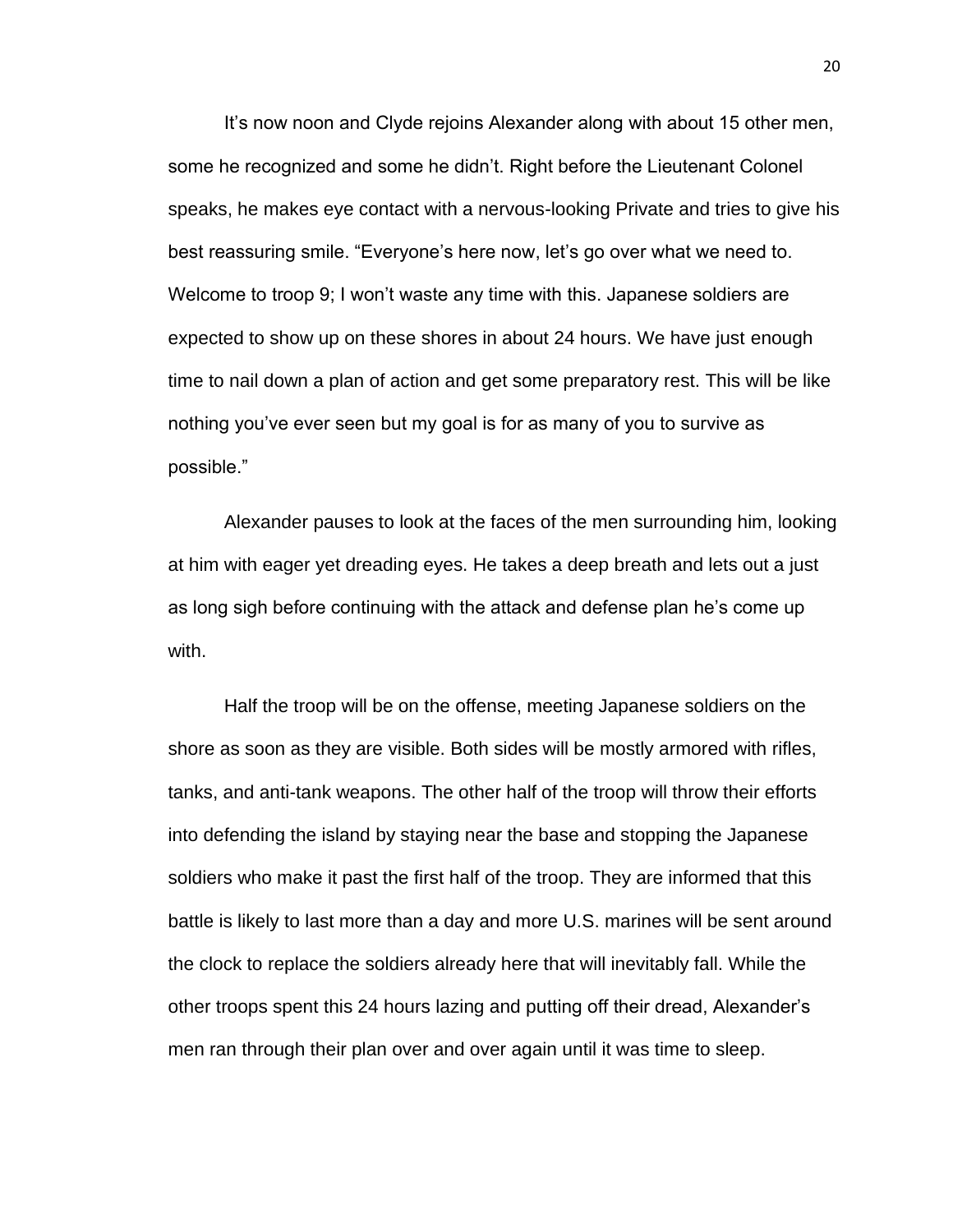Clyde was assigned to the offensive group due to his sheer size, intimidation factor, and physical skill. While walking through the plan each time up until the battle, he found some companionship in one of the soldiers also assigned to offense—the man whom Clyde first noticed and very briefly tried to reassure with a smile. His name is Danny, a little younger than Clyde and from a larger city. He is a bit timid to speak completely freely but Clyde considers him to be trustworthy.

For the first couple hours of getting to know each other, in unfortunate circumstances, they talk about friends and family back home, favorite books and movies, and other small life details. Most of Clyde's stories from home involve Lloyd and he doesn't have to explicitly say his feelings for Danny to understand how he feels about him. Clyde has never been one to care about what others think but because Lloyd is extremely conscientious about how he appears, Clyde tries to omit the romantic feelings from his stories out of politeness. The younger boy picks up on it on his own but has never been one to judge that sort of thing.

The two men are thankfully able to laugh and smile genuinely for the first time since leaving their homes. Danny's innocence and friendliness resonate with Clyde. Maybe it was the loneliness, being separated from Lloyd for so long, or just this man's boy-like qualities, but now Clyde finds himself thinking of Danny as a little brother he wants to protect. It isn't until the sun starts to set that Danny lets Clyde into his true inner thoughts, hoping to not be alone.

"Clyde…are you scared at all?"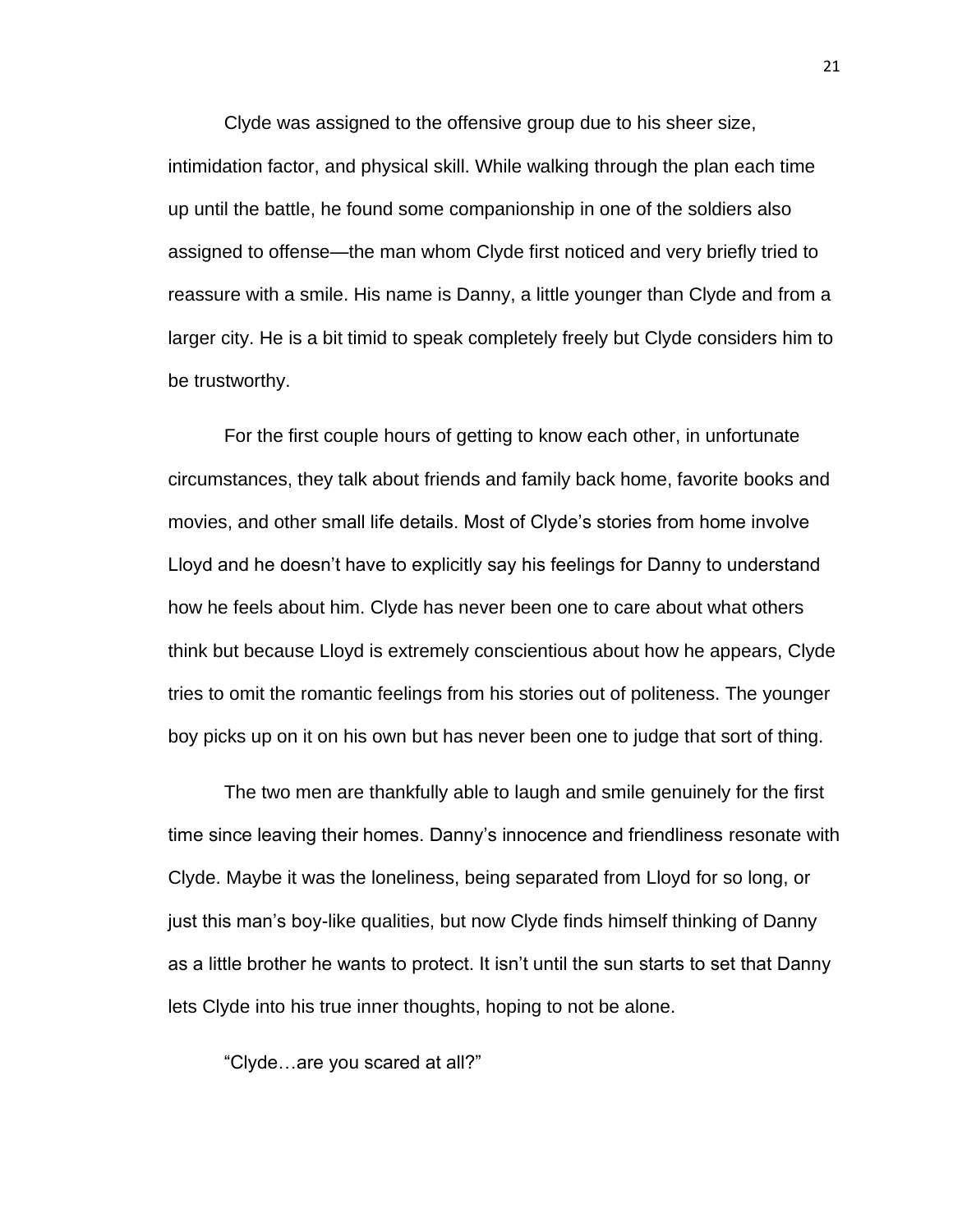Glassy tears start to coat his eyes as he sorrowfully looks up at Clyde. His eyes are met by an even more forlorn gaze and the regret, panic, and cries he had been holding in for days finally let themselves out. Other men around them apathetically looked on as outbursts like these weren't uncommon, but Clyde understandingly acknowledges Danny and softly pats him on the back. When the younger soldier can finally calm down, he smiles at Clyde to thank him and sees a protective look that reminds him of his older brothers back home. They continue working through the plan together silently preparing for the inescapable horror soon to ensue.

When he gets back to his tent exhausted and ready for well-deserved rest, Clyde finds a letter on his pillow. Seeing that it is addressed from Lloyd, he feels the first bit of hope in a while and tears at the envelope. He reads its contents quickly but carefully:

*February 1, 1943*

*Dear Clyde,*

*I know I cannot ask any specifics, as my letter would never reach you if I did. I hope you have arrived at your destination safely; I am wishing and assuming the best for both my and your sake. Do what you can to return safely.*

*Lloyd*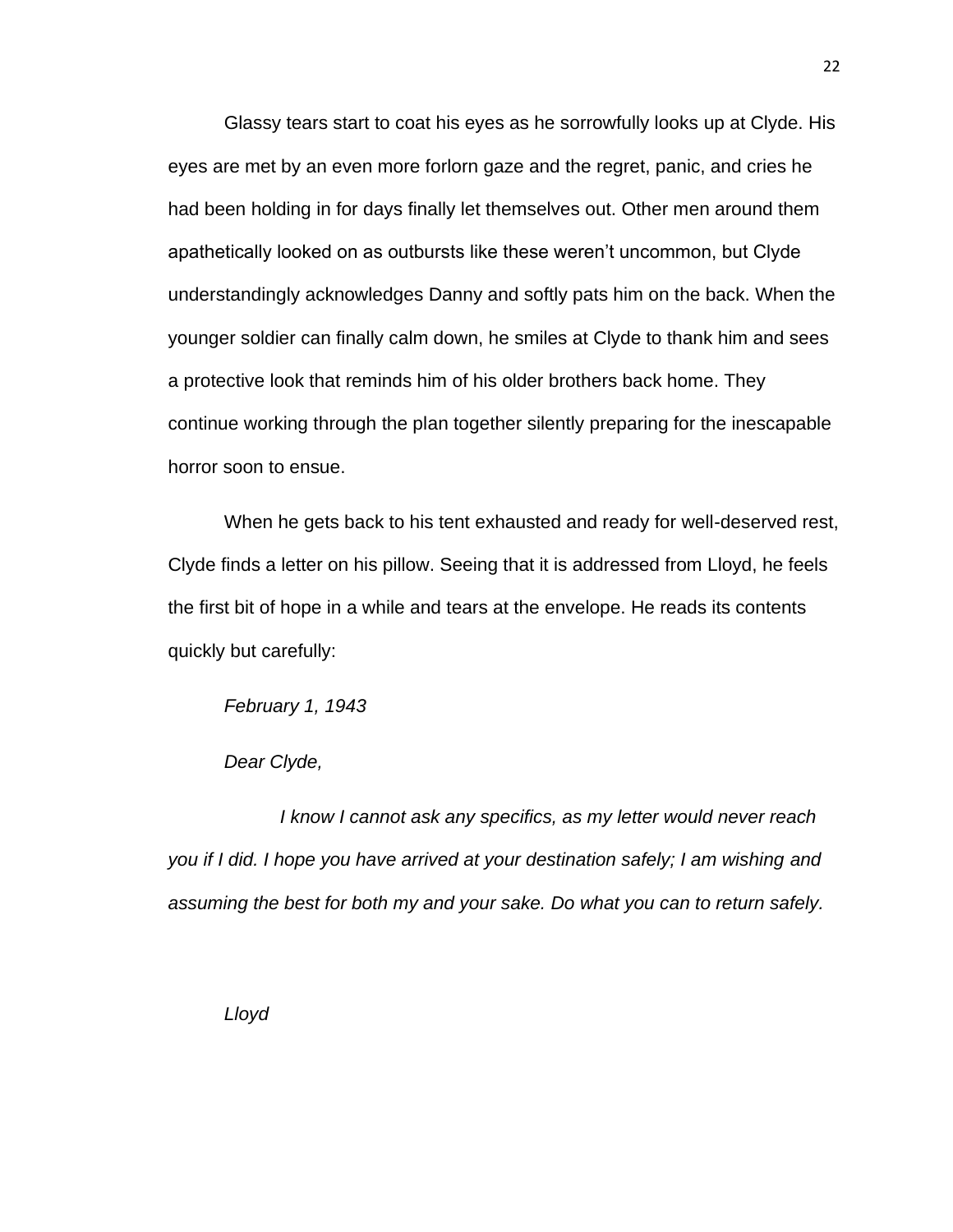He sits blankly staring at the words. So many emotions flow through him he can't do anything other than stare and try to sort through them one by one: joy that Lloyd wrote to him, hope that he'll return to him soon, sorrow that he's not there with him now, motivation to swiftly write back, and lastly the emotion he doesn't want to believe he's feeling. Slight disappointment lingers in the back of his mind at Lloyd's words…or rather lack of words. But he quickly pushes this even further to the depths of his thoughts as he gets out his own pen and paper.

*February 4, 1943*

*Lloyd,*

*I have finally reached the place where the battles will be. It's actually really beautiful, clear blue skies and even bluer waters. If I wasn't here because of this war I think I would be enjoying myself. Maybe after everything is over we can take some shared time off from the farm to come—just sit in the sun and relax for once. I think about it at every resting chance…I'll see you soon and tell you in person how much I adore you.*

*Much love,*

*Clyde*

He quickly seals the letter and runs off to the postman. Coming back to his sleeping bag mentally and physically driven to the edge, he slams his head to his pillow and is out.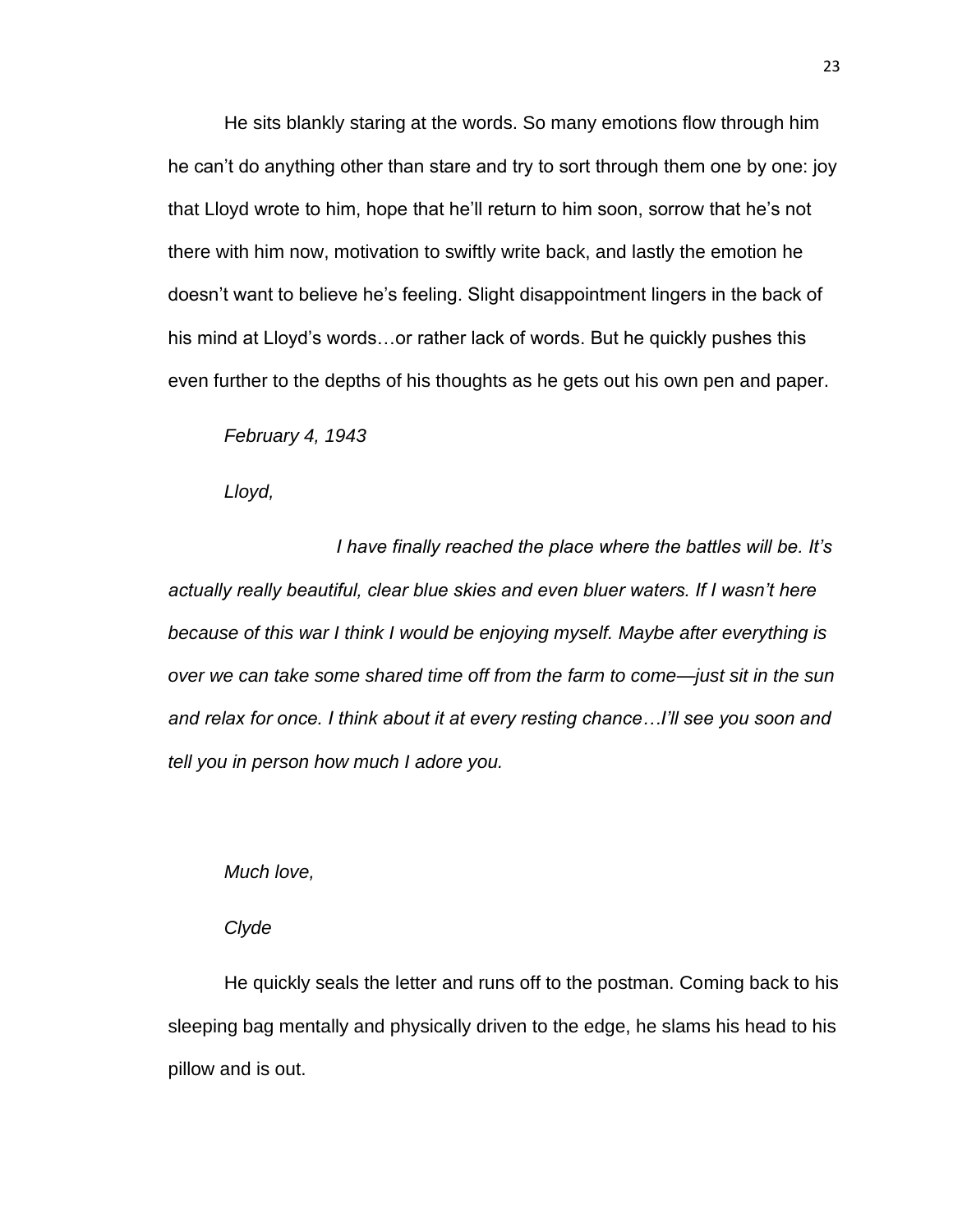There's an eerie buzzing sound ringing all around him. Something is moving his body…no someone. His head is slammed against the ground and his eyes shoot open to see Danny over him, mouthing something, still shaking Clyde awake to his senses.

"…here!!"

…

Clyde still only hears buzzing and asks, "what?"

"THEY'RE HERE! THEY CAME EARLY! THE JAPANESE ARE ON THE ISLAND WE HAVE TO GO! HURRY!"

Clyde shakingly jumps up and sporadically gets his gear on while Danny impatiently waits. He finally has his things in order and with no time for words, the two men run to their offensive positions on the beach. Gunshots are firing in the near distance about half a mile down the shore to their right and marine voices fill the air leaving no space for the serene silence they knew just 10 hours ago.

They're almost to their posts when Danny's boot becomes drenched. He feels the puddly sensation still 100 feet from the ocean and, confused, looks down to his feet. His eyes widen in horror and intensely stare at the new shade of red staining his boot. Right next to his foot is a member of troop 9, unmoving and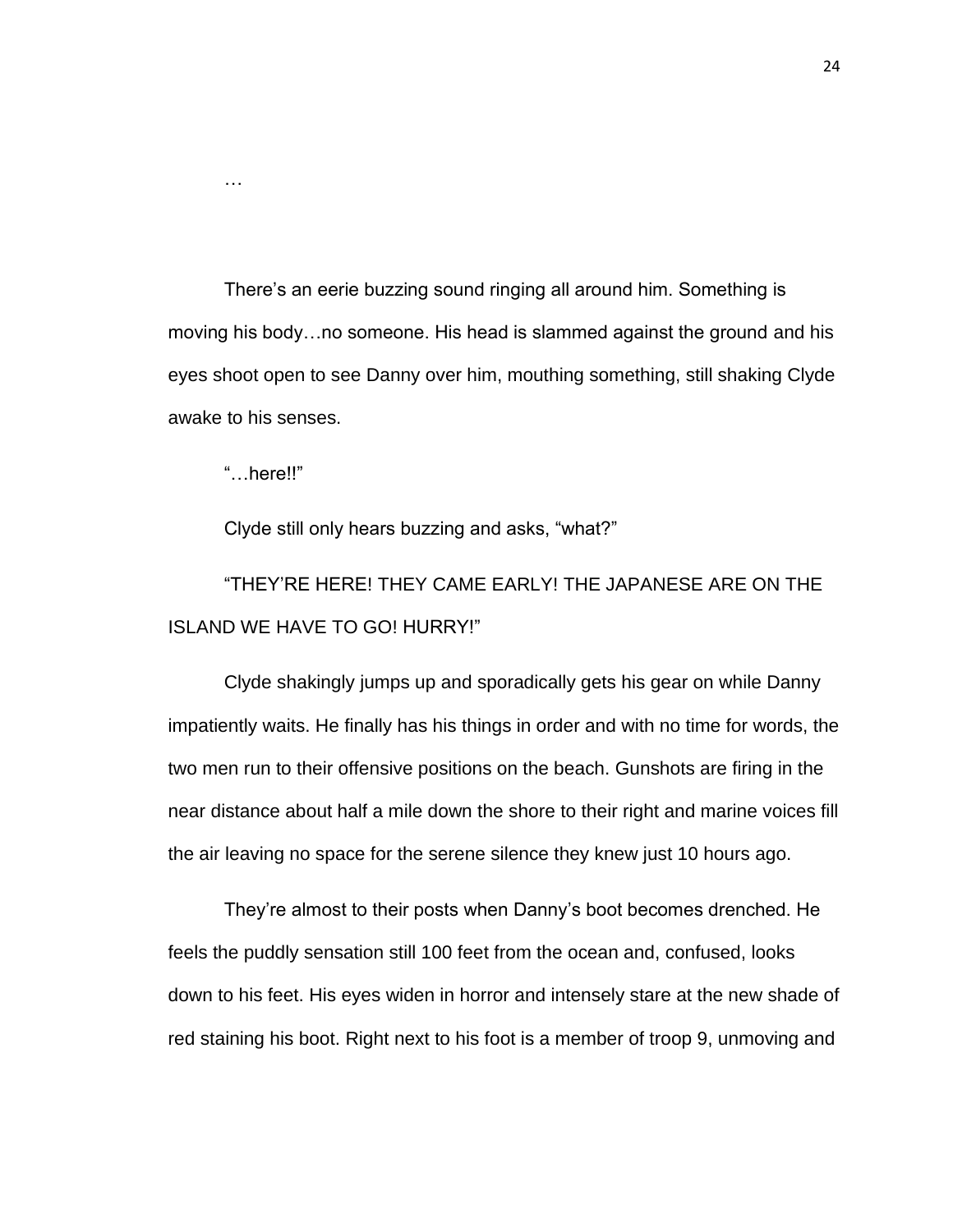sprawled out in an unnatural position. The shock is sent to his legs, but as he nearly buckles down to the sand, Clyde appears on his right to support him.

Bravely he states, "We have to keep going. Stay strong Danny."

Clyde's physical and emotional support brings power back to his legs and he pushes on. They pass a couple more lifeless bodies but eventually reach their places and ready their weapons. Lieutenant Colonel Alexander comes into view from their right and tells his men to stay at their designated posts—stick to the plan they ran through yesterday.

Further along the beach, heaps of other marine corps soldiers are fighting back Japanese forces. Alexander's troop members helplessly watch soldier after soldier fall, the scenes almost too horrible to watch. Alex had warned them yesterday that other leaders do not emphasize strategy as much as he does so a situation like this would likely happen, and that it's all the more reason not to leave their posts even as their men are slaughtered in front of their eyes.

Seeing things he never dreamed he would see, Clyde's mind enters a state of panic—will that be him in a couple hours or days? Will he ever see Lloyd again? Will he suffer? His thoughts are surging, taking over every inch of his brain, paralyzing his body, losing control—"Clyde, tell me about Lloyd again?"

Clyde is snapped out of his panic and looks at Danny's reassuring gaze. Slowly, without breaking concentration on the fighting before them, he begins to share warm stories once again with this young soldier. This goes on for about an hour as Japanese forces creep toward them, inch by inch. Right before they are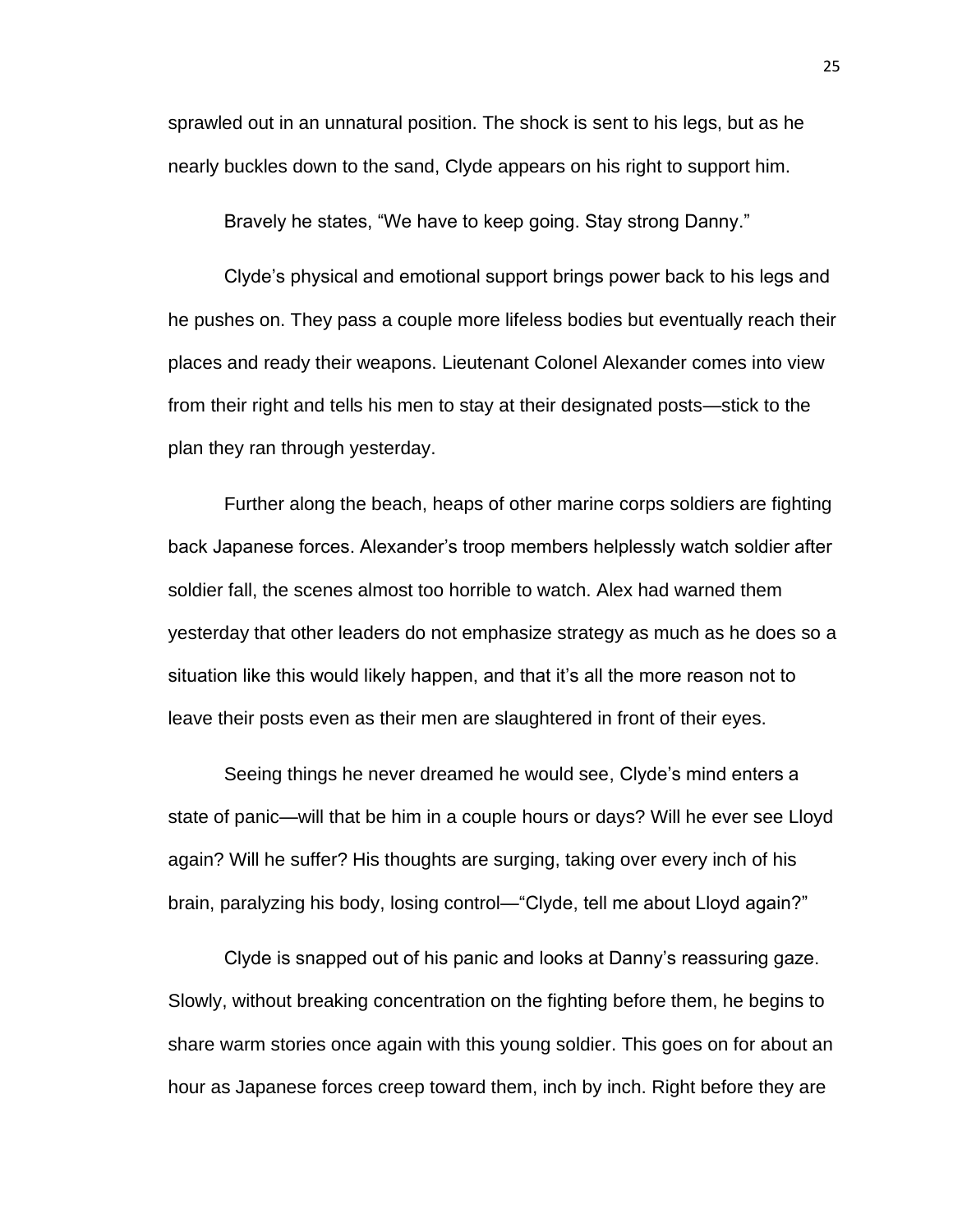in shooting range Lieutenant Alexander shouts, "Here they come! Ready your arms, clear your minds, and fire on my count. One. Two. Three!"

All of the offensive men immediately fire their rifles in formation attempting to stop as many Japanese men from entering the campsite. Shots are fired back from the other side just as forcefully, already taking down two troop soldiers. As a group, they slowly press forward without breaking formation. Inching closer to death, the men on the outside fall more quickly, but they still press on. Feeling the pain of the pressure, Danny screams from the depths of his stomach and cries while shooting every Japanese soldier in sight.

Clyde helplessly watches as the men he's come to know fall around him one by one, never getting back up again. Somehow he manages to stay alive until nightfall when the Japanese forces are successfully stopped.

The last man falls signaling cheers and cries from the American men and Clyde falls to his knees. He doesn't even have any thoughts—just rest. It only lasts for a second before he thinks of his friend. He whips his head to turn to see every area around him but doesn't see him. Frantically and with barely enough voice to get out, he yells, "DANNY?!"

#### No answer…

Somehow with enough energy he jumps up and starts checking the bodies around him, terrified that one might be this friend he's come to care for—the only person on this beach he can emotionally rely on. An arm raises from the sand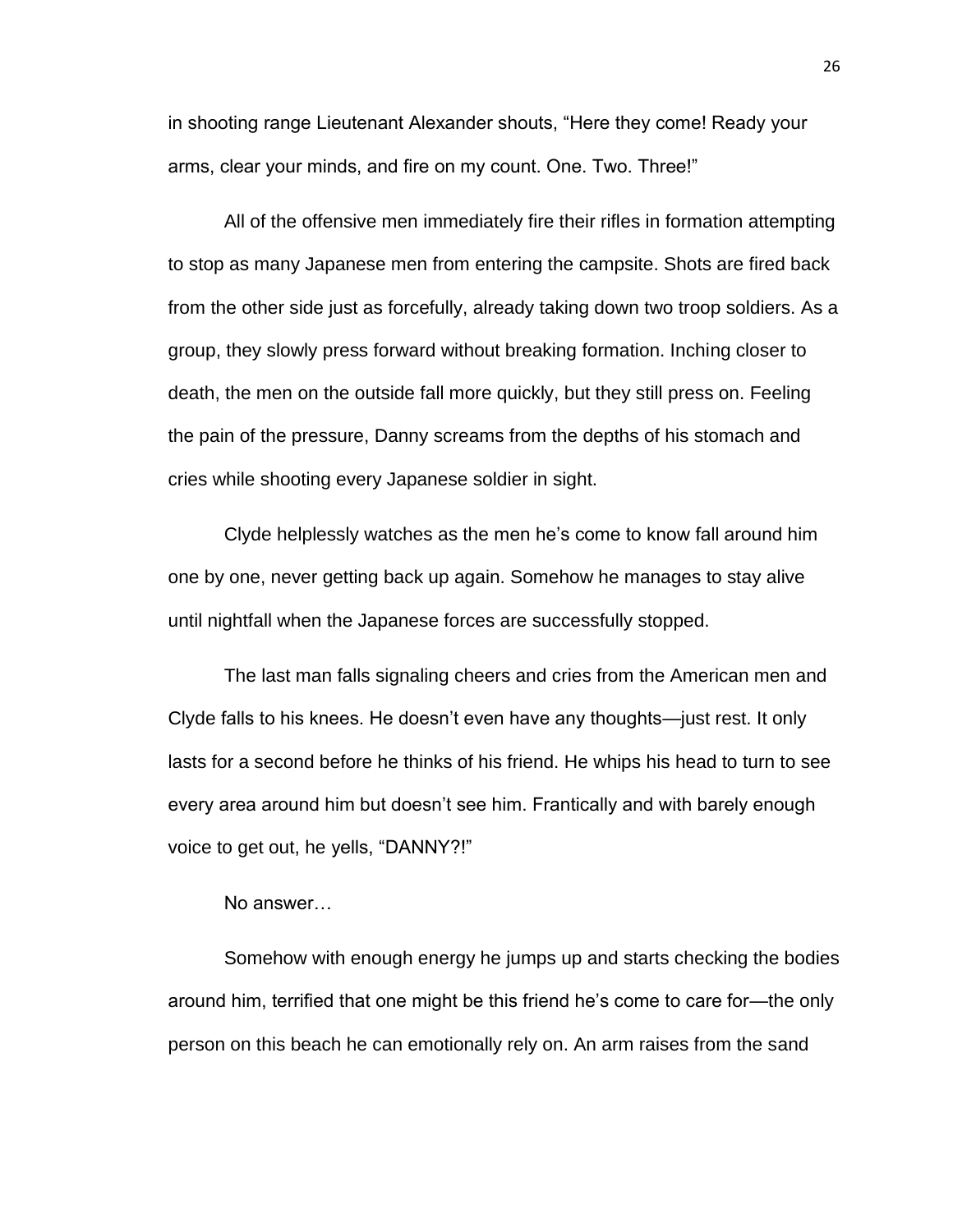and slowly waves in Clyde's direction and he runs with more speed than he even had in battle.

Danny is lying in the sand looking almost too peaceful. Thankfully he's okay, just tired. Upon this realization, Clyde cries for the first time since he left home. Without Lloyd, he hasn't known who to turn to but he's found just a glimmer of familiarity with Danny that's turned into such deep platonic affection.

Together, they make their way back to their sleeping quarters and attempt to save up just enough energy for the next battle in just a couple hours.

Day breaks and the new marines disembark from their ships—unskilled reinforcements for the new waves of Japanese soldiers sure to come. But for some reason it brought upon such an uneasy feeling in the pit of Clyde's stomach, almost a feeling of betrayal the more he focused on it. He had just watched as familiar faces were blown to bits, their bodies still staining this beach's sand. As fortunate as he felt to not be one of them, there was an equal amount of guilt he felt—what was different between him and them? It could have been him.

And now here the U.S. government has brought more miserable men fighting to die. He wonders how many men they will bring for this unfortunate future until they somehow decide enough is enough. But he and they have no choice other than to fight. So they do.

…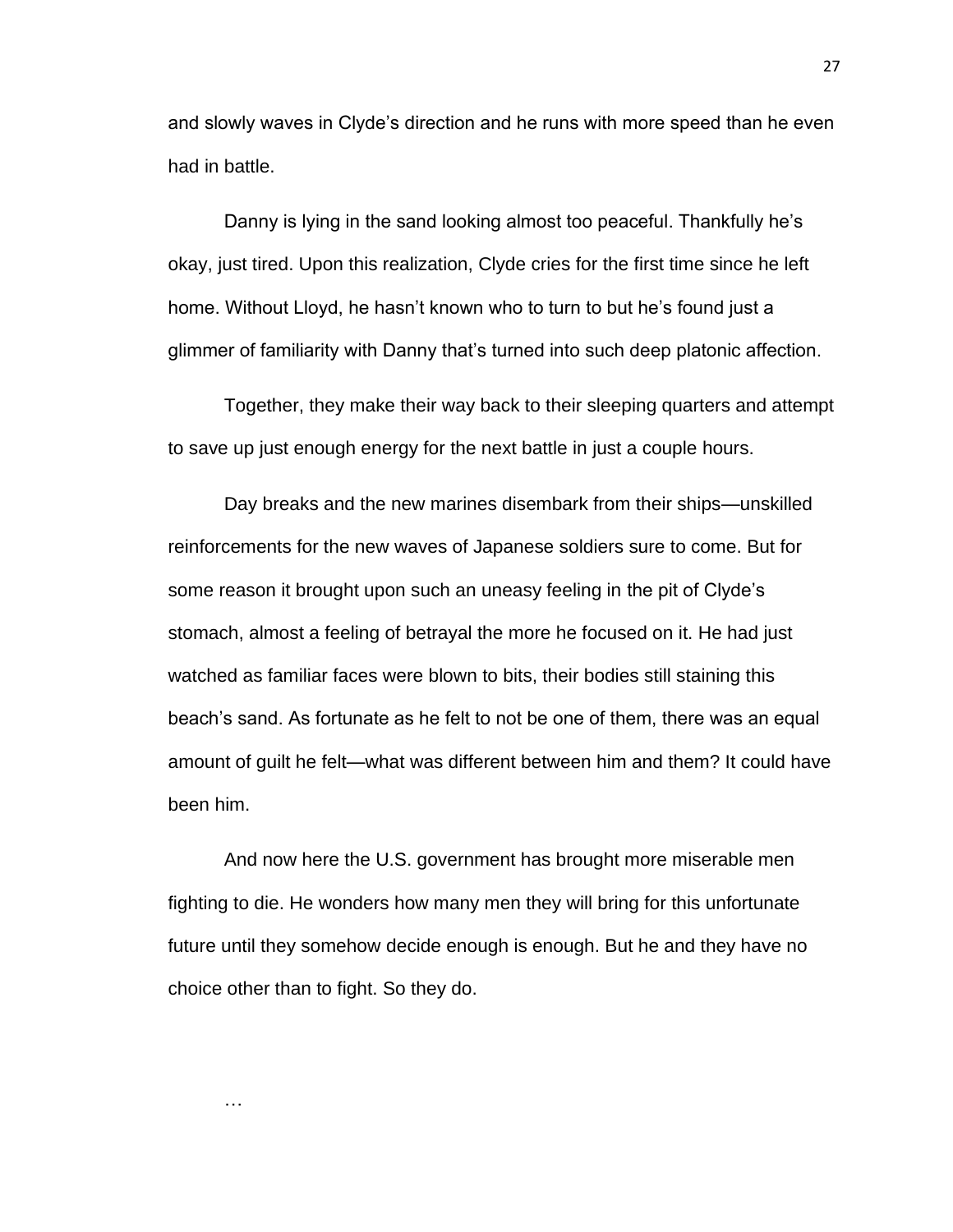Lieutenant Colonel Alexander is back in the center of a group of anxious men—the only two who had heard a similar speech from him once before were Danny and Clyde. Even though his plan was the best of any of the troop leaders…only two of his men survived, and those two are now undoubtedly physically exhausted. With only an hour until the new enemy wave arrives, Alexander silently makes a difficult decision. He starts timidly, being the first time he has ever given orders like this, "So…a lot of you are new."

Seeing Clyde and Danny's faces, he continues, "I'm glad to see you two."

Turning his attention back to the group he says with more confidence, "They'll be here in an hour so start preparing your minds now. I won't lie it's not fun and it's not easy either. I'll teach you how to use the tanks and anti-tank guns until we see their ships. Stand your ground."

While the men were gathering for this speech, Clyde was feeling a little bit of relief anticipating another well thought out plan from Alexander. But with each word of the Lieutenant Colonel's presentation, his hopes fell like leaves blowing from trees in the wind, one by one. Wasn't he going to give us a formation? Signals? Even any encouraging words?

Amidst his raging despairing thoughts, he remembers his fellow soldiers' bodies scattering the beach. That was what resulted from Alexander's careful planning—not even to his fault but just the treacherousness of it all. So if he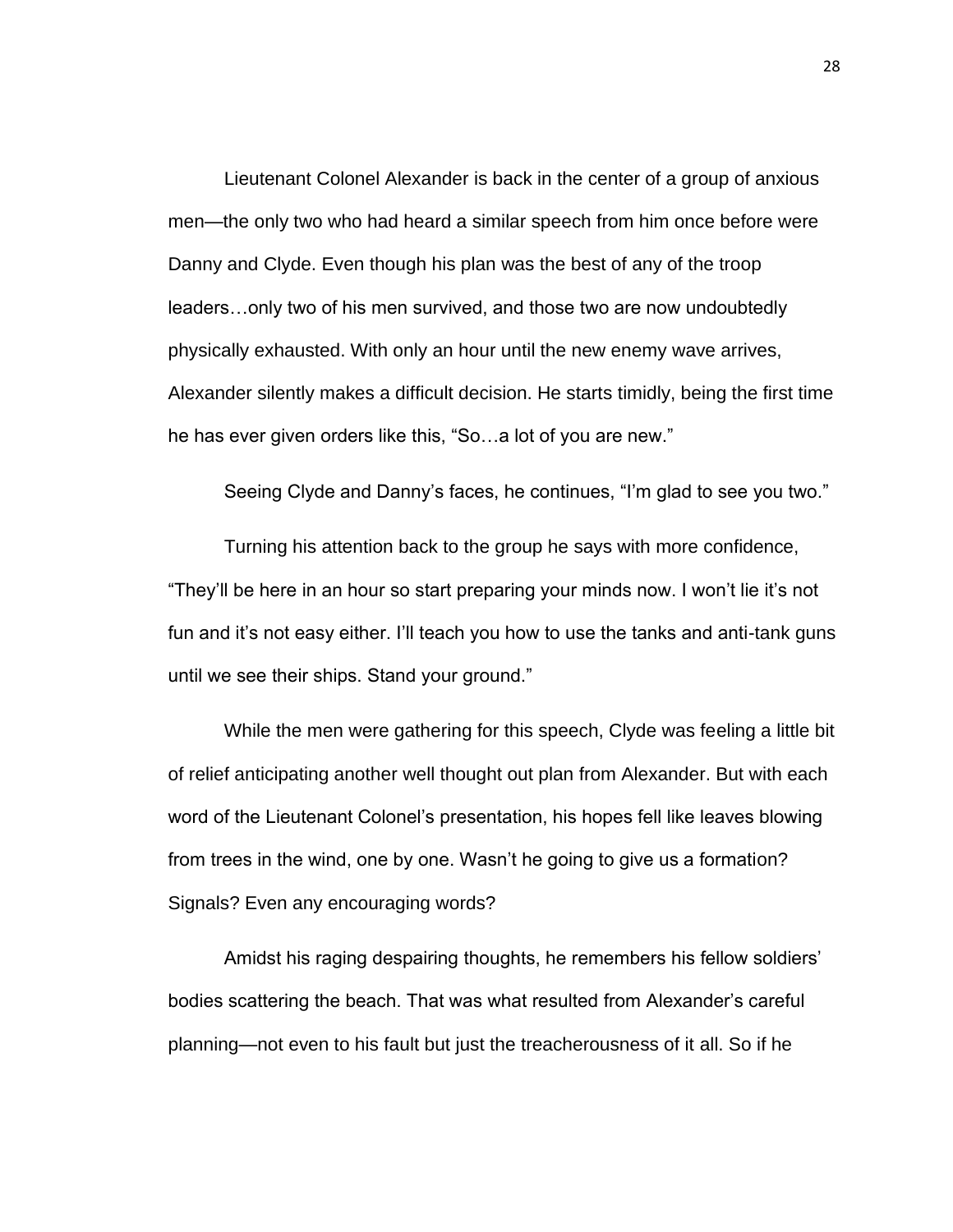chose not to come up with another does that mean…he doesn't think they'll survive either way?

Once Alexander has a moment alone, Clyde begins walking toward him aiming to confirm his suspicions. He gets within five feet of him and begins, "Lieutenant Colonel, sir, do you think—"

As Alexander turns to face Clyde, he sees ships in the distance. "TO YOUR WEAPONS THEY'LL PULL UP ON THE SHORE IN ONLY A FEW MINUTES. MOVE NOW."

Clyde is shaken from his trail of thought and rushes to find Danny and their rifles.

Just like the day before, Clyde bears witness to the untimely deaths of his young comrades. He's not as quick on his feet or as motivated to move as he was just 12 hours ago but thinking of Lloyd waiting for him back home and Danny fighting next to him pushes him forward again and again. Once the beach is almost so red it matches the sunset, the fighting stops with the last fallen Japanese soldier.

To no surprise, none of the new soldiers were able to stay alive, once again leaving Clyde and Danny physically alive but mentally in the deepest of trenches. Although they are breathing, that's about all they are. Clyde is so physically exhausted that he lies on the blood covered beach and closes his eyes. His muscles ache, his trigger finger won't move, his shoulders tense and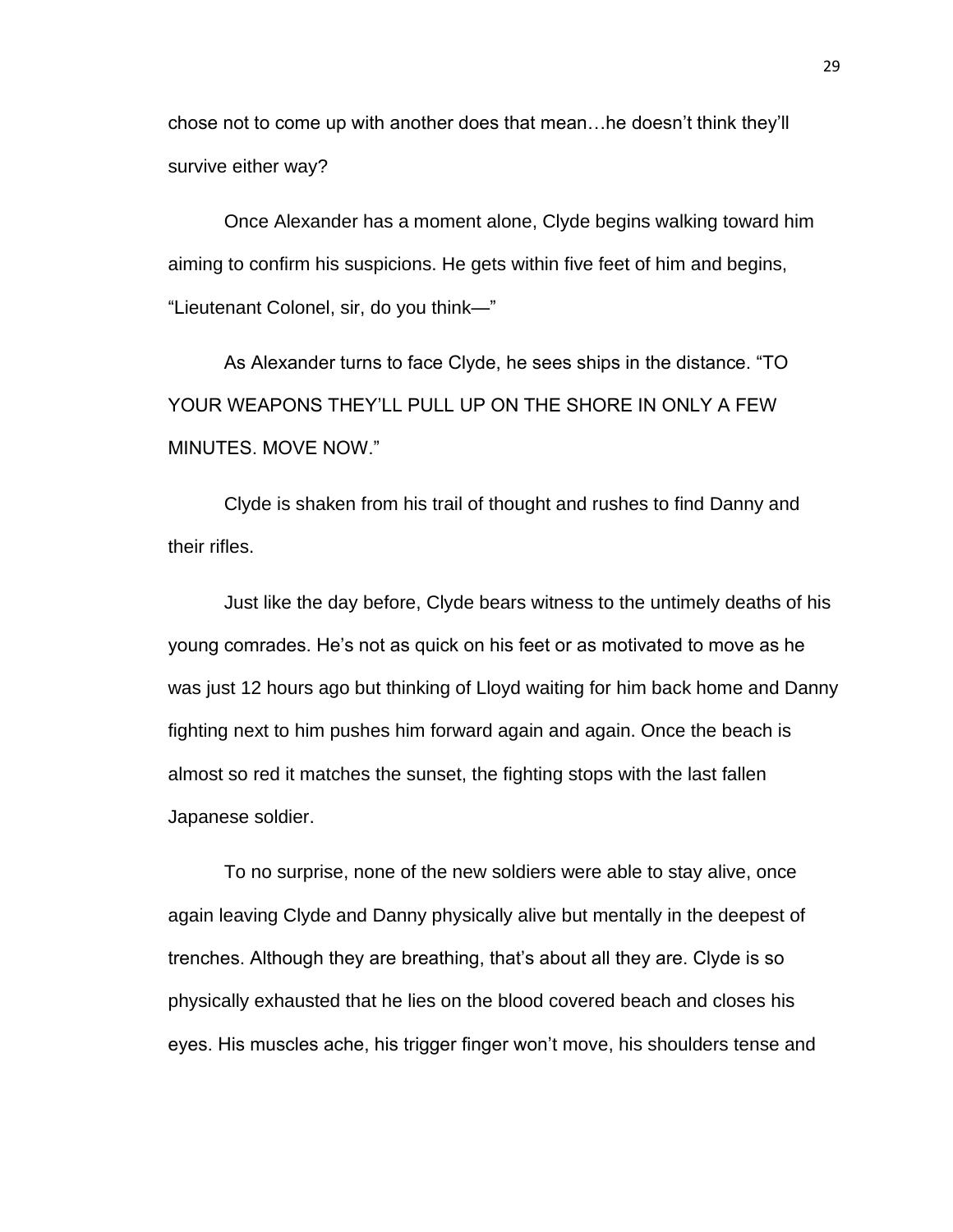sore, and his legs unable to support the rest of his body. He falls asleep right then and there.

Alexander patrols the shore looking for surviving men. He finds Clyde peacefully resting and instantly feels regret welling up in his stomach. Instead of waking him to move him back to his quarters, he decides to let him be, and seeing the condition he's in, he's not confident about sending him back into battle again in another 12 hours. Already having made one decision going against his beliefs and morals, he was about to do it again.

Morning comes and the sunrise wakes Clyde from his bloodied spot in the sand. Another new wave of U.S. marines have been herded on the island near the tents, awaiting orders. He's insanely groggy and has trouble pulling himself off the sand, but he slowly does. He hears Alexander calling for troop 9 and instinctively heads toward his voice. But the first step he took failed and he came tumbling back down. Confused at his own body's unwillingness to move, he stands and tries again. His legs are shaking at an alarming rate trying to support his large frame but satisfied at his ability to stay standing, he continues along the beach.

Alexander sees Clyde's zombie-like stature limping its way toward him and his heart tinges. When Clyde is standing face to face with him, Alexander can get a good look at how the last 36 hours has stamped itself onto his body. The troop leader's gaze starts meeting Clyde's and from there his eyes scan the rest of Clyde's sunken face—blood covers half of it and he's unsure if it is his or someone else's. What's not covered by blood is covered by dirt, sweat, or a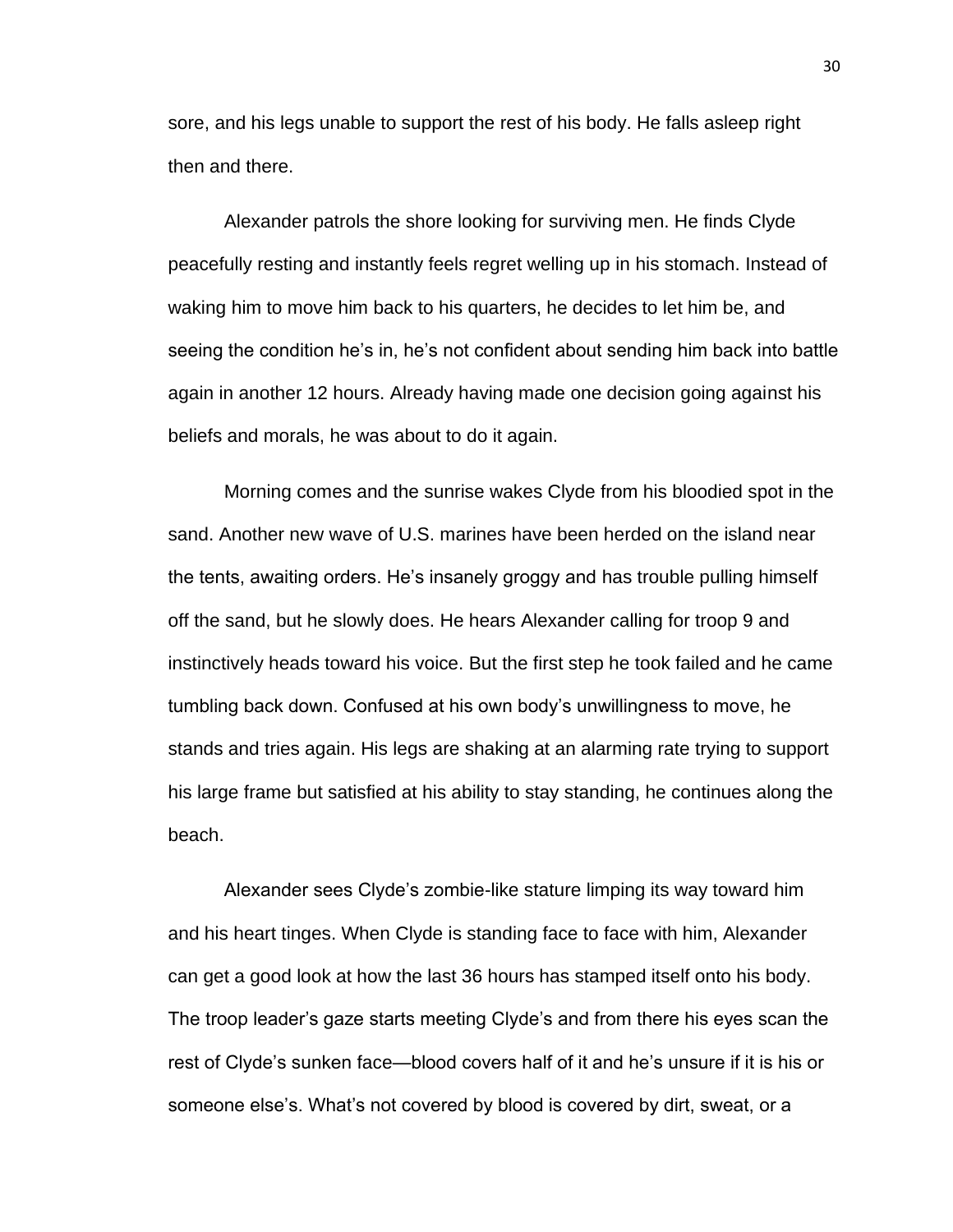mixture of the two. His eyes traveling down, he sees Clyde's neck harbors several deep bruises and scratches, soon to be infected if not treated. It's ever so slight but his arms are shaking from extended overexertion, and he's even missing a fingernail. Shreds of cloth have been torn from his uniform, his legs are clearly about to give out, and his boots haven't been dry since his arrival.

He takes a deep breath when he's finished analyzing Clyde's body and directs his eyes back to Clyde's. He starts to speak but his words catch in the back of his throat…he had already decided what he must tell this broken soldier, but he can't verbalize it. Every single part of him is stopping him from telling Clyde to fight again, but his military duties ensure that it is said.

Upon hearing his orders that haven't changed despite the deaths, cuts and bruises, and exhaustion, Clyde's willpower hits a low he never thought possible. It's not like he was expecting to be told to sit out, but somehow the Lieutenant Colonel's mournful expression while giving this order actualized the forlorn situation of it all. But orders are orders, so he hobbles off to his weapons.

…

Since he sent that last letter, Lloyd has felt even more anxious than he did before. He wasn't expecting to hear back from Clyde soon but even so he's doing all he can not to imagine the worst. He reads the words he sent over and over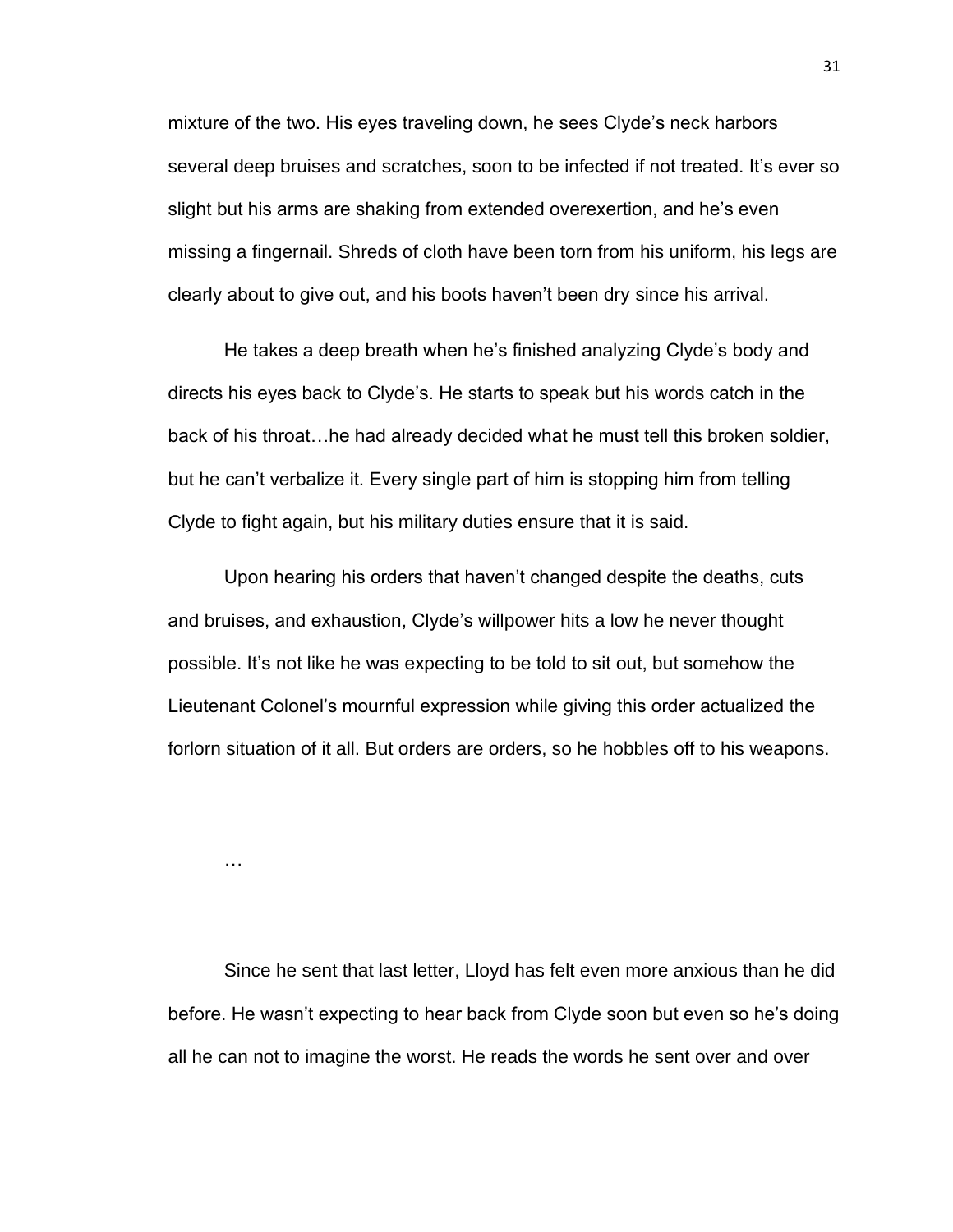again in his head, obsessing over how short the letter was and how little emotion it conveyed.

Every night when he goes to bed his subconscious takes over and holds him tight in nightmares where Clyde never returns home. And every morning when he wakes up, tears stain his cheeks. After 2 days of this cycle he decides he has to change: in case his nightmares become a reality, he can't say goodbye without sharing every inch of his hidden emotions with Clyde.

*February 6, 1943*

*My Dear Clyde,*

*You are the one person who must always be aware of my feelings. I have never been one to express exactly how I feel or what my words to you truly mean. I can stand being misunderstood by anyone else…just not you. Every day, every second I wonder if you're okay, and if you think of me too. Even if you think of me, I hate to say it's not enough. I want you to live. I want you to fight your way back. I want to touch you, to be with you, to ask you questions no one has asked you. I am the most foolish man I have ever known, for I've felt these feelings for you since the start but I would stop myself from telling you. I can't get that time back but I can tell you now and hope you forgive me. I love you. I love you more than your generals need you for this wretched war. Come back, Clyde.*

*Lloyd*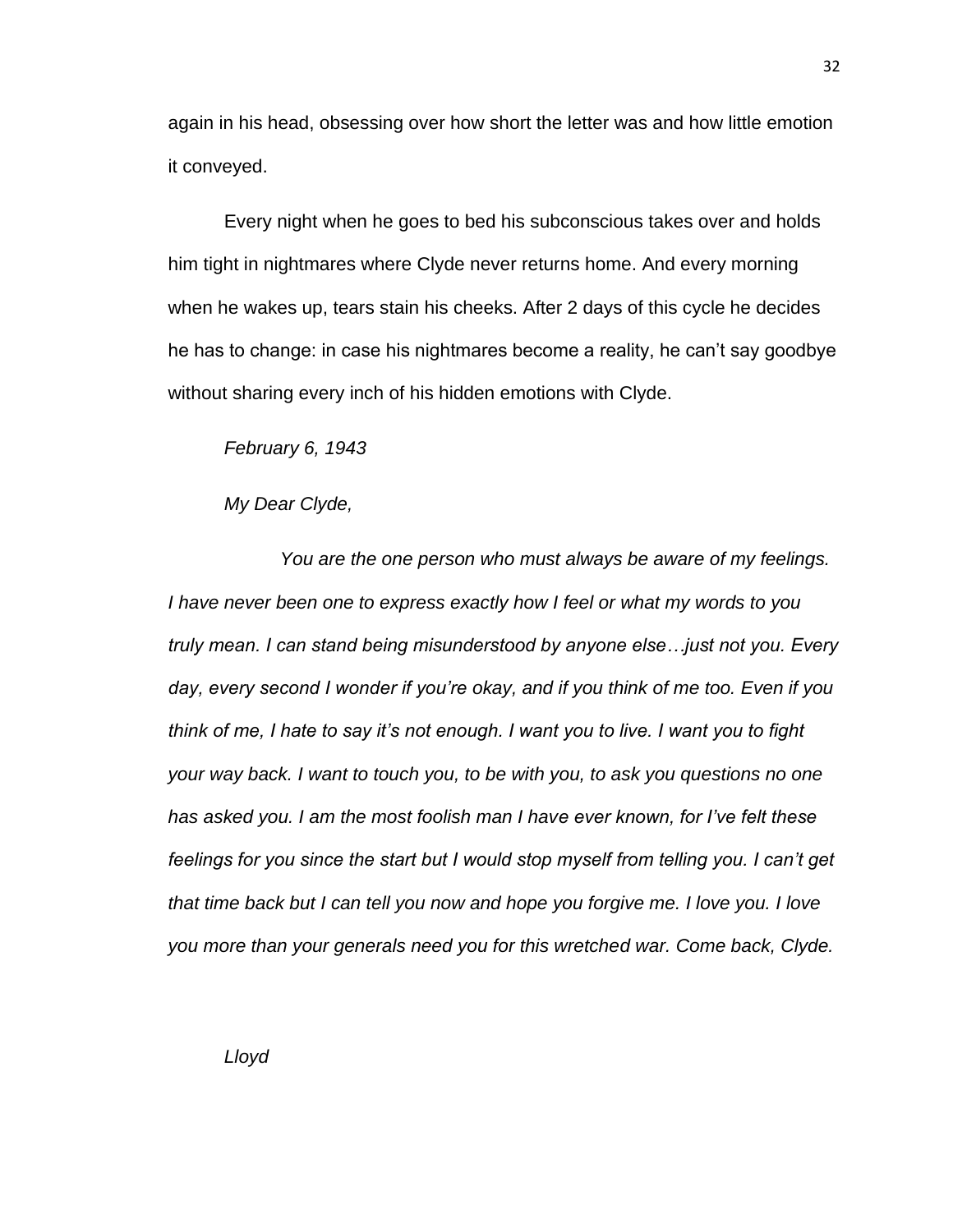Without even reading it, he seals the letter in an envelope and runs to the post office, not even bothering to change out of his pajamas. His only thought being, "This has to reach him."

…

Japanese men are yelling, running with their rifles while they storm the red beach. U.S. men let out equally loud screams of terror, exhaustion, and determination. It's all Clyde can do to stand in one spot with his rifle and shoot. Luckily Danny has a little bit more energy and stands back to back with him, keeping watch on the places Clyde doesn't have the strength to turn to see.

Having gone through these exact scenes and killings twice before, Clyde's body moves through the motions allowing his mind to wander. Lloyd's face fills his brain, then his voice, then finally his letters. Since Clyde had left their home, he had been so confident in Lloyd's romantic feelings for him, even if they were never actually spoke it into existence. But being separated from each other, experiencing horrifying sights, and then receiving Lloyd's brief and almost emotionless letter, he's been doubting what he held to be absolute.

Gunfire continues to ring in his ears and Danny yells, "Hey! Stay focused okay? Just a little longer!"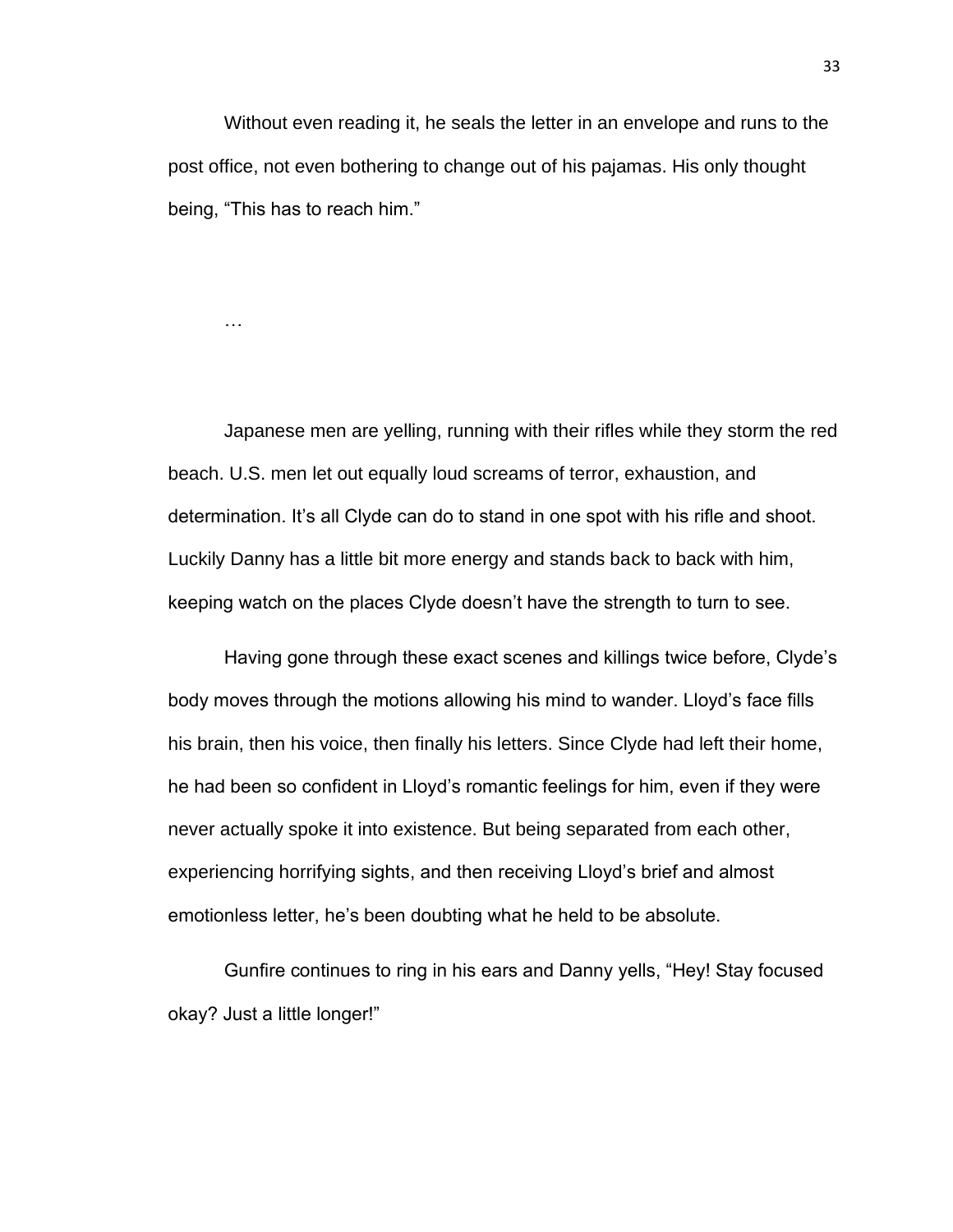Clyde replays memories of when he would reach out to touch Lloyd, to hold his hand, and he would silently push him away. When he would tell Lloyd he loved him and he would only give a smile back. Was he really the only one who felt this way? Would the person he loves be waiting for him if he came home from this war?

# "CLYDE!"

Clyde's legs crumble beneath him with his thoughts. Before Danny can fend off the nearest Japanese soldier to be able to help him up, he hears an eerie gunshot that just hangs in the air. Danny thinks, "Please, please, please…"

He finally defeats the opposing soldier and whips his head around to see the man who had become like an older brother to him. And he looks like every other soldier who had been shipped off to this hellish beach. A hole that had never been there before carved out a piece of his chest where his heart should be. His eyes still glistened but with no life or movement. And a sole tear slowly rolled down his face, making a sorrowful path through the blood and dirt.

…

Another six hours passed when the battles on the beach were once and for all declared won for the United States Marine Corp. Danny had managed to survive and was awarded a medal of bravery for being one of the only Privates to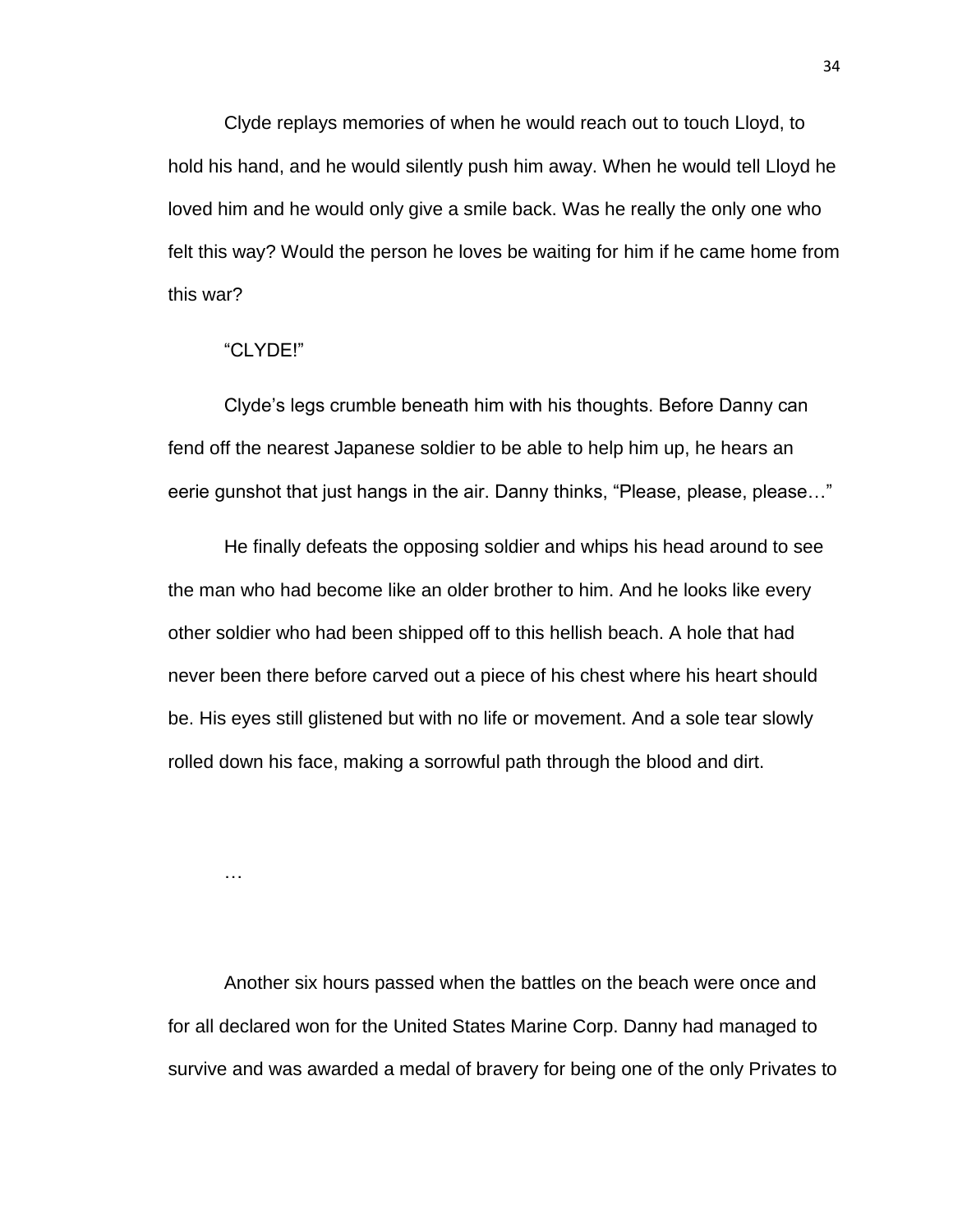survive the entire endeavor. With everything he bore witness to, however, pride or happiness was something he never felt. Before the ship came for the survivors to leave the island for home, mail from the previous day was delivered. When the postman called out looking for Clyde, Danny answered and retrieved the letter for his friend. He had no intention of reading it, but instead decided to deliver it back to its owner, who he felt from Clyde's stories might be stricken with inconsolable grief.

In their hometown, Lloyd lies on his couch as unrelaxed as he could be when he hears a slow knock at the door. He sits up so quickly he can't see for a second…Clyde was the only one who ever slowly knocked. Could he really be here right now? He's frozen by his thoughts and another slow knock fills his ears. With that, he jumps up already overcome by relief, tears welling in the corners of his eyes. He opens the door, "Thank god you—"

He stops mid-sentence upon seeing a man in a marine uniform that he had never seen before.

"Hi, my name is Danny and I think you must be Lloyd, right? I don't know how to say this; I met Clyde where we were stationed and became friends with him. Real nice guy. He told me about you. He talked about you a lot actually."

Lloyd's brain can't form a cohesive thought so he says nothing but tears already begin to race down his red cheeks. Danny notices Lloyd's fragile state and slowly continues, "I think I know what kind of relationship you two had. I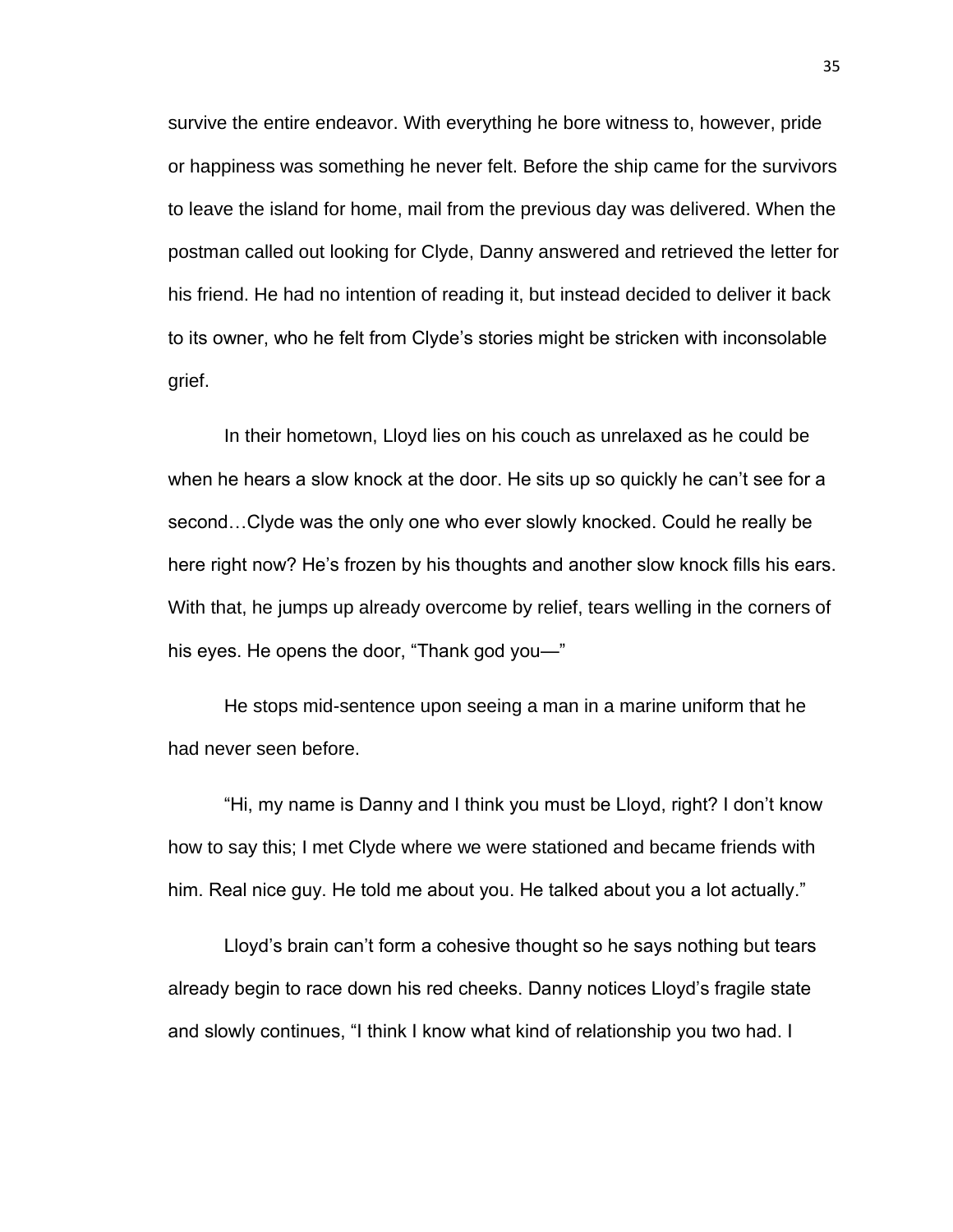didn't read this letter but I wanted to give it back to you. Clyde…he uhm. He fought really hard. But he can't come home…"

Lloyd doesn't even blink but drops to his knees. Danny silently extends his arm to leave the letter right in front of his face. Lloyd's shaky hands grab it so carefully as if it were made out of glass. Seeing the envelope still sealed, he looks up at the man who brought it and asks through staggered breaths, "Was it…did he read it?"

Danny doesn't have the heart to say it aloud so he just shakes his head no. Feeling like he accomplished what Clyde would have wanted him to do, he takes his leave to head back to his own family. The clanking of his heavy boots is the only sound that fills the air. The sound gets further and further from Lloyd's ears until there's nothing left to fill the aching silence.

Speaking one last sentence to the man who will never hear it, he whispers, "I'm so sorry."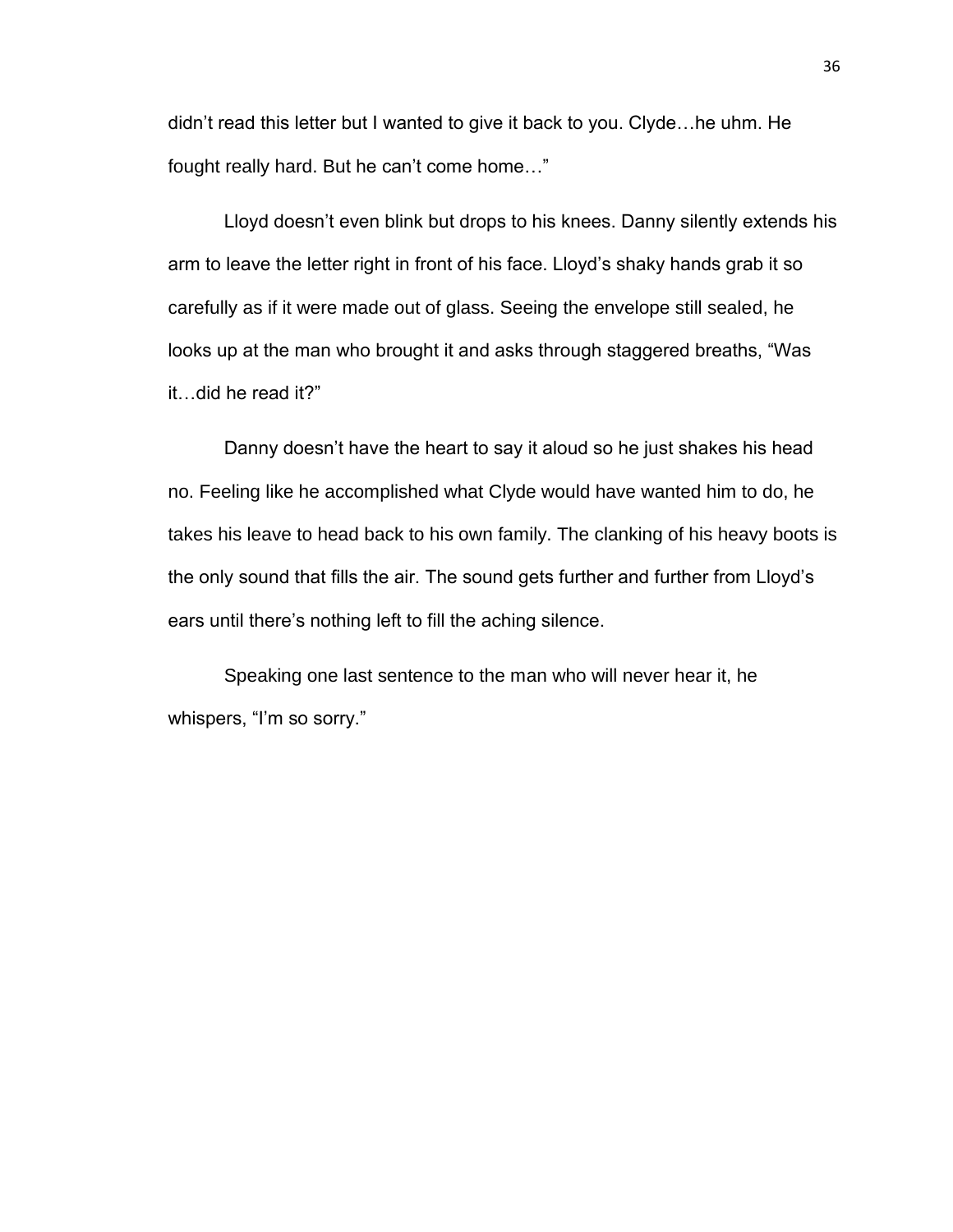#### References

- 1. Nestle M. *Food Politics : How the Food Industry Influences Nutrition and Health*. Rev. and expanded ed. University of California Press; 2007. Accessed September 21, 2021.
- 2. MyPlate. Myplate.gov. United States Department of Agriculture. 2020.
- 3. Harrison S, Lennon R, Holly J, et al. Does milk intake promote prostate cancer initiation or progression via effects on insulin-like growth factors (IGFs)? A systematic review and meta-analysis. *Cancer Causes & Control*. 2017;28(6):497-528. doi:10.1007/s10552-017-0883-1
- 4. Torres-Costoso A, López-Muñoz P, Ferri-Morales A, Bravo-Morales E, Martínez-Vizcaíno V, Garrido-Miguel M. Body Mass Index, Lean Mass, and Body Fat Percentage as Mediators of the Relationship between Milk Consumption and Bone Health in Young Adults. *Nutrients*. 2019;11(10). doi:10.3390/nu11102500
- 5. Glanz K, Basil M, Maibach E, Goldberg J, Snyder D. Why Americans eat what they do: taste, nutrition, cost, convenience, and weight control concerns as influences on food consumption. *Journal of the American Dietetic Association*. 1998;98(10):1118-1126. doi:10.1016/S0002- 8223(98)00260-0
- 6. Shim Y, Variyam JN, Blaylock J. Many Americans falsely optimistic about their diets. *FoodReview /*. 2000;23(1):44-50. doi:http://purl.access.gpo.gov/GPO/LPS6087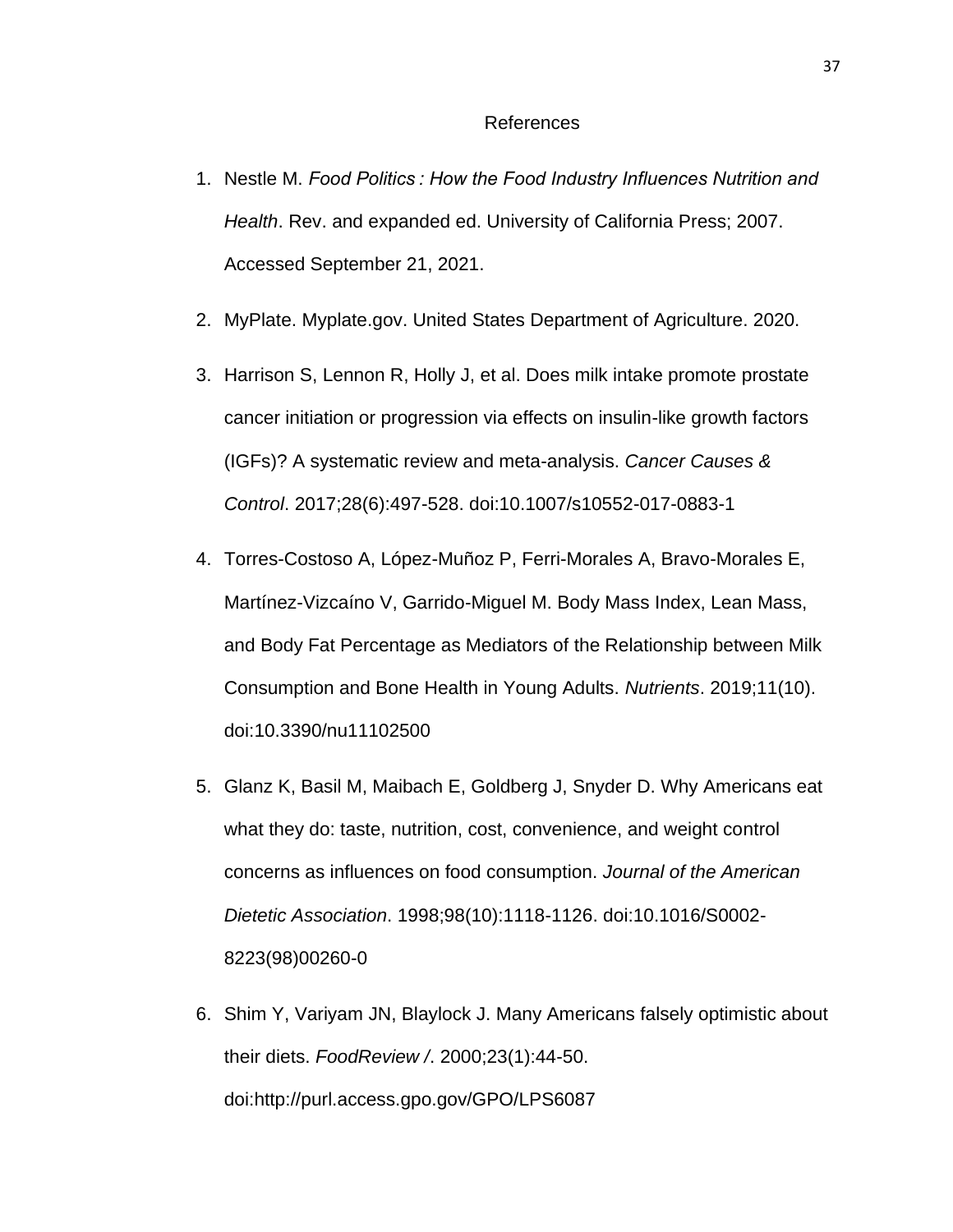- 7. Anderson, K & Kuhn, K. Cowspiracy: the sustainability secret. June 26, 2014.
- 8. Lane S. Got the facts on milk?. August 30, 2011.
- 9. Finnegan W, Goggins J, Clifford E, Zhan X. Global warming potential associated with dairy products in the Republic of Ireland. *Journal of Cleaner Production*. 2017;163:262-273. doi:10.1016/j.jclepro.2015.08.025
- 10.Martin MJ, Weigel KA, White HM, Duplessis M, Fadul-Pacheco L, Oba M. Assessment of the Relationship between Postpartum Health and Mid-Lactation Performance, Behavior, and Feed Efficiency in Holstein Dairy Cows. *Animals (2076-2615)*. 2021;11(5):1385. doi:10.3390/ani11051385
- 11.Ivemeyer S, Simantke C, Ebinghaus A, et al. Herd-level associations between human–animal relationship, management, fecal cortisol metabolites, and udder health of organic dairy cows. *Journal of Dairy Science*. 2018;101(8):7361-7374. doi:10.3168/jds.2017-13912
- 12.Patel K, Godden SM, Royster E, Crooker BA, Timmerman J, Fox L. Relationships among bedding materials, bedding bacteria counts, udder hygiene, milk quality, and udder health in US dairy herds. *Journal of Dairy Science*. 2019;102(11):10213-10234. doi:10.3168/jds.2019-16692
- 13.Bradford BJ, Caroline Y, Kai Y. Managing complexity: Dealing with systemic crosstalk in bovine physiology1. *JDS*. 2016;99(6):4983-4996. doi:10.3168/jds.2015-10271